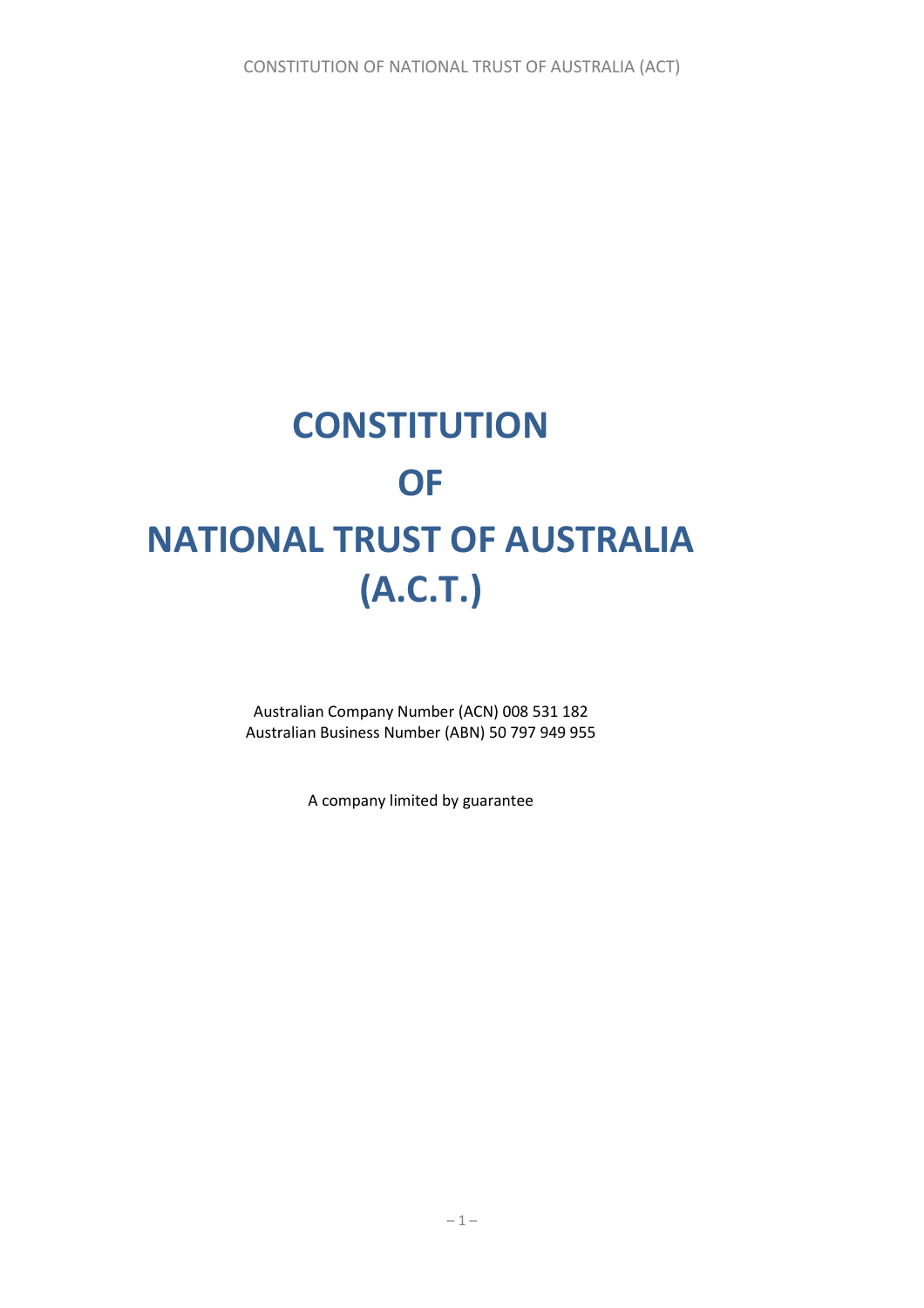# **Table of contents**

### Preliminary

- Name of the company
- Type of company
- Limited liability of members
- The guarantee
- Definitions

# Charitable purposes and powers

- <span id="page-1-3"></span>Object
- Powers
- Not-for-profit
- Amending the constitution

# Members

- Membership and register of members
- Who can be a member
- How to apply to become a member
- Directors decide whether to approve membership
- When a person becomes a member
- When a person stops being a member

# Dispute resolution and disciplinary procedures

- Dispute resolution
- <span id="page-1-0"></span>Disciplining members

# General meetings of members

- General meetings called by directors
- General meetings called by members
- Annual general meeting
- Notice of general meetings
- Quorum at general meetings
- Auditor's right to attend meetings
- Representatives of members
- Using technology to hold meetings
- Chairperson for general meetings
- Role of the chairperson
- Adjournment of meetings

# Members' resolutions and statements

- <span id="page-1-1"></span>Members' resolutions and statements
- <span id="page-1-5"></span> Company must give notice of proposed resolution or distribute statement
- Circular resolutions of members

### Voting at general meetings

- How many votes a member has
- Challenge to member's right to vote
- How voting is carried out
- When and how a vote in writing must be held
- Appointment of proxy
- Voting by proxy

### **Directors**

- Number of directors
- <span id="page-1-2"></span>Election and appointment of directors
- Election of chairperson
- Term of office
- When a director stops being a director

### Powers of directors

- Powers of directors
- <span id="page-1-4"></span>Delegation of directors' powers
- Payments to directors
- Execution of Documents

# Duties of directors

- Duties of directors
- Conflicts of interest

### Directors' meetings

- When the directors meet
- Calling directors' meetings
- Chairperson for directors meetings
- Quorum at directors' meetings
- Using technology to hold directors' meetings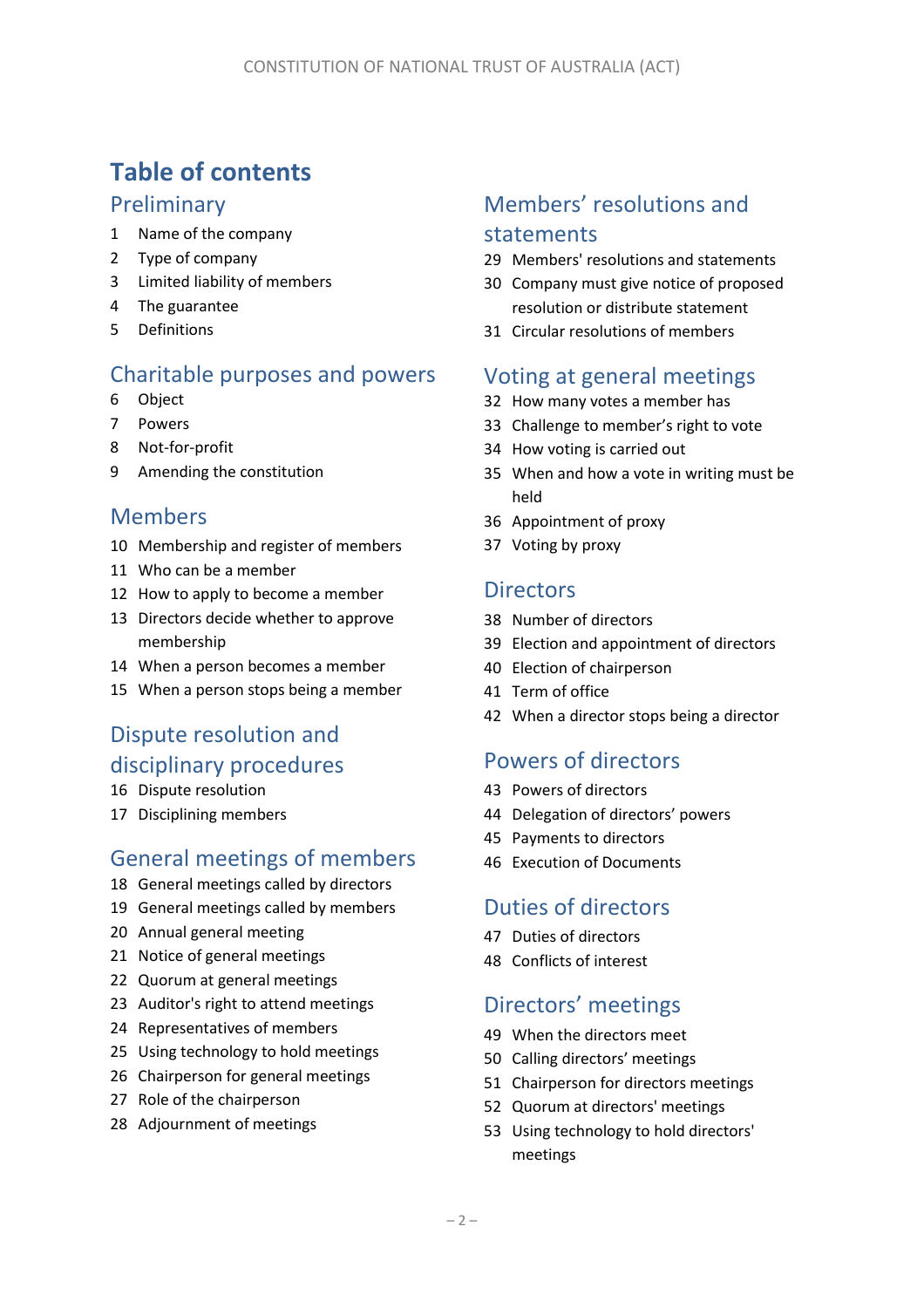- Passing directors' resolutions
- Circular resolutions of directors

### **Secretary**

Appointment and role of secretary

### Minutes and records

- Minutes and records
- Financial and related records

### By-laws

By-laws

### **Notice**

- What is notice
- Notice to the company
- Notice to members
- When notice is taken to be given

# Financial year

Company's financial year

# Indemnity, insurance and access

- Indemnity
- Insurance
- Directors' access to documents

# Winding up

- Surplus assets not to be distributed to members
- Distribution of surplus assets

# Definitions and interpretation

- Definitions
- Reading this constitution with the Corporations Act
- Interpretation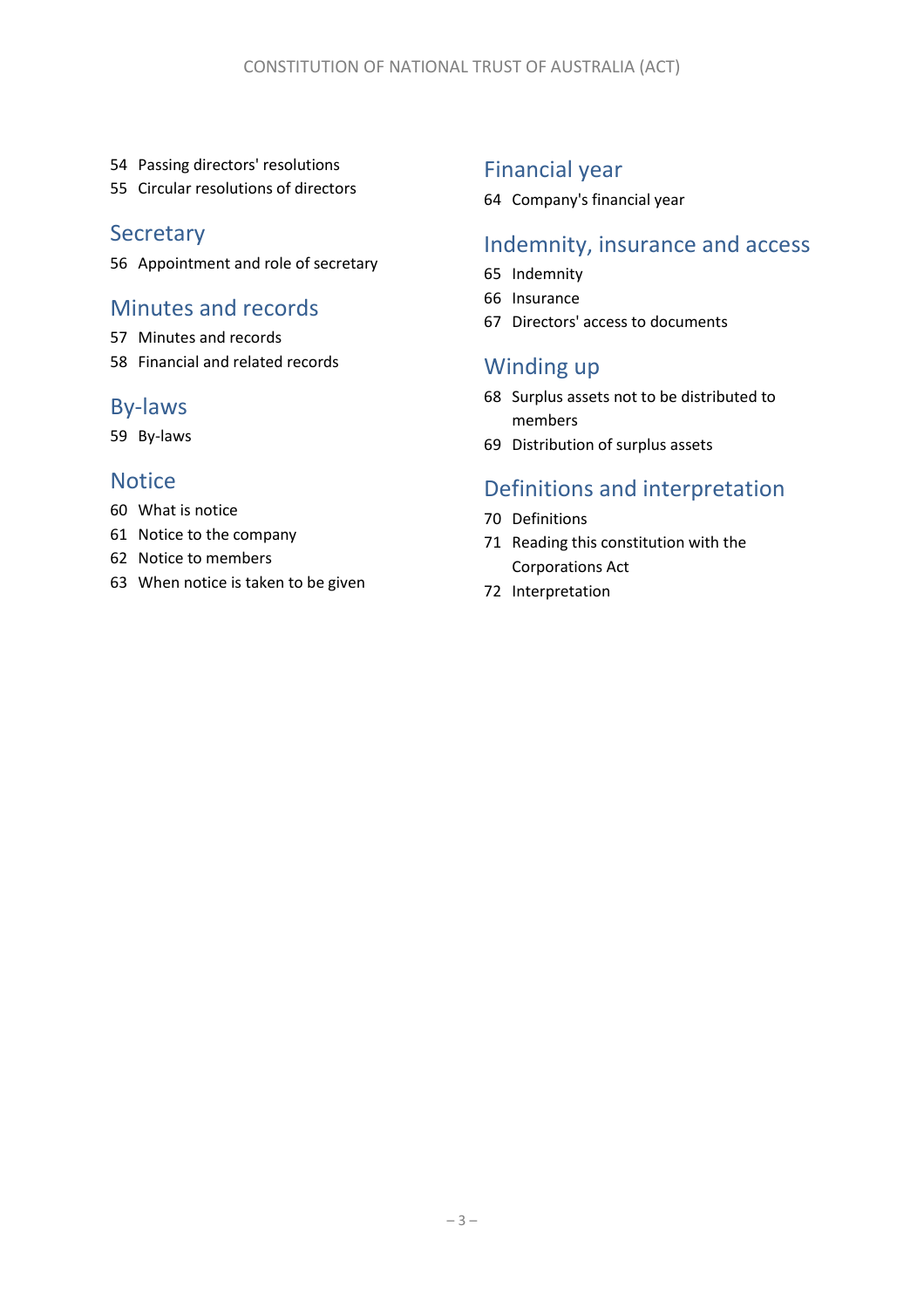# **Preliminary**

#### <span id="page-3-3"></span>**1. Name of the company**

The name of the **company** is National Trust of Australia (ACT) (the **company or "the National Trust"**).

#### **2. Type of company**

The **company** is a not-for-profit public **company** limited by guarantee which is established to be, and to continue as, a charity.

#### **3. Limited liability of members**

The liability of members is limited to the amount of the guarantee in clause [4.](#page-3-0)

#### <span id="page-3-0"></span>**4. The guarantee**

Each member must contribute an amount not more than \$20 (the guarantee) to the property of the **company** if the **company** is wound up while the member is a member, or within 12 months after they stop being a member, and this contribution is required to pay for the:

- (a) debts and liabilities of the **company** incurred before the member stopped being a member, or
- (b) costs of winding up.

#### **5. Definitions**

In this constitution, words and phrases have the meaning set out in clause[s 70](#page-25-0) an[d 72.](#page-26-0)

# **Charitable purposes and powers**

#### **6. Object**

The **company**'s object is to pursue the following charitable purpose(s):

- (a) To promote the conservation of, and foster public knowledge about, places, objects and issues that are significant to the heritage of the Australian Capital **Territory**
- (b) To be an independent and expert community advocate for conservation of our cultural, natural and Aboriginal heritage, based on a committed and active membership and a strong financial base.
- (c) To promote heritage conservation, education and celebration in the ACT and nationally
- (d) Maintaining an independent voice on heritage issues within Canberra and the surrounding region.

#### **7. Powers**

Subject to clause [8,](#page-3-1) the **company** has the following powers, which may only be used to carry out its purpose(s) set out in clause 6:

- (a) the powers of an individual, and
- (b) all the powers of a **company** limited by guarantee under the **Corporations Act**.

#### <span id="page-3-1"></span>**8. Not-for-profit**

<span id="page-3-2"></span>8.1 The **company** must not distribute any income or assets directly or indirectly to its members, except as provided in clauses [8.2](#page-4-0) and [69.](#page-24-0)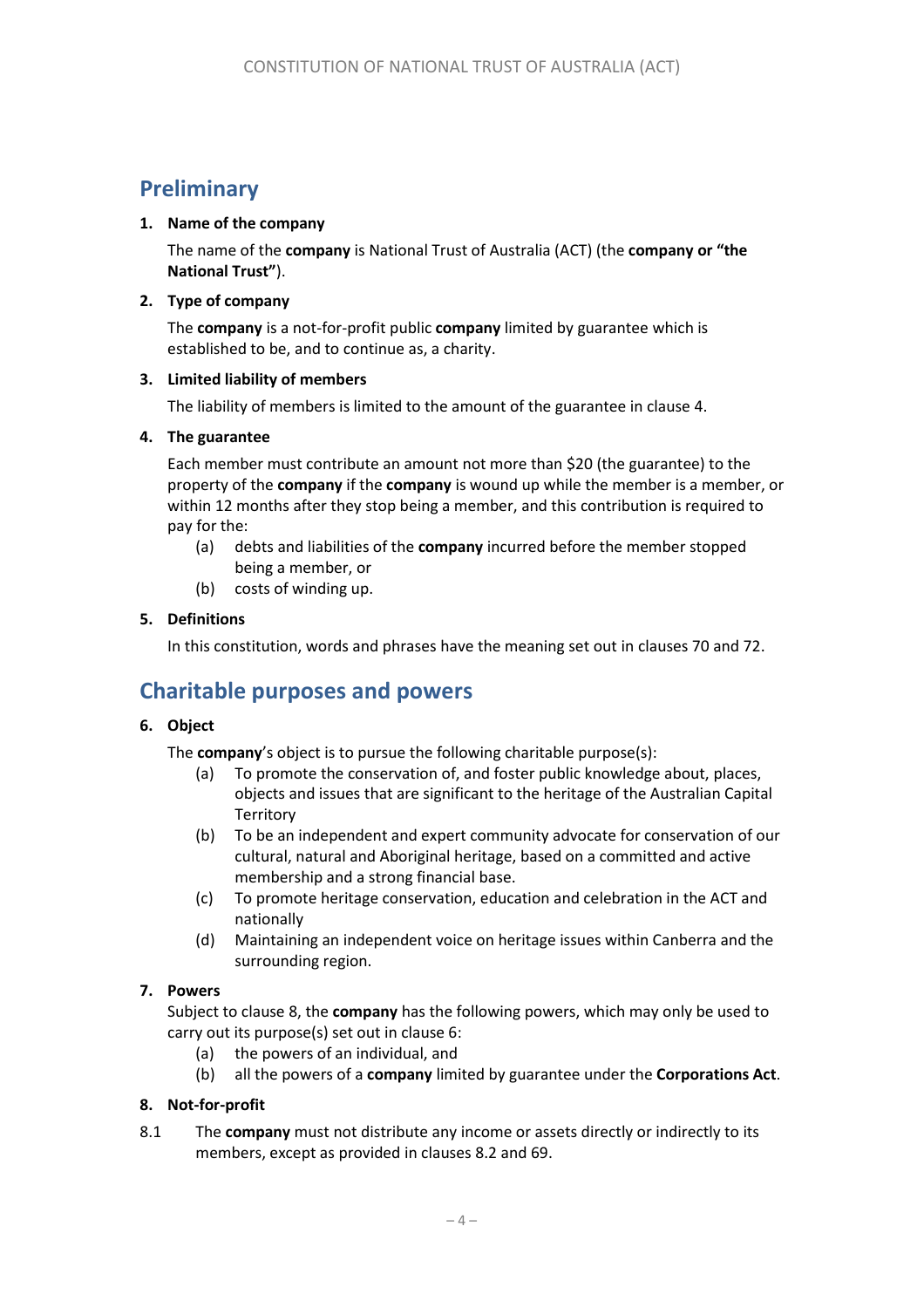- <span id="page-4-0"></span>8.2 Claus[e 8.1](#page-3-2) does not stop the **company** from doing the following things, provided they are done in good faith:
	- (a) paying a member for goods or services they have provided or expenses they have properly incurred at fair and reasonable rates or rates more favourable to the **company**, or
	- (b) making a payment to a member or servant in carrying out the **company**'s charitable purpose(s).
- 8.3 With the exception of the **Executive Director**, no member of the Council of the National Trust shall be appointed to any salaried office of the National Trust.
- 8.4 No remuneration or other benefit shall be paid to any member of the Council of the National Trust, except payment of out-of-pocket expenses or services as agreed to by the directors.

#### **9. Amending the constitution**

- 9.1 Subject to clause [9.2,](#page-4-1) the members may amend this constitution by passing a **special resolution**.
- <span id="page-4-1"></span>9.2 The members must not pass a **special resolution** that amends this constitution if passing it causes the **company** to no longer be a charity.

### **Members**

#### **10. Membership and register of members**

- 10.1 The members of the **company** are:
	- (a) **initial members**, and
	- (b) any other person that the directors approve to be a member, in accordance with this constitution.
- 10.2 The **company** must establish and maintain a register of members. The register of members must be kept by the secretary and must contain:
	- (a) for each current member:
		- i. name
			- ii. address
			- iii. any alternative address nominated by the member for the service of notices, and
			- iv. date the member was entered on to the register.
	- (b) for each person who stopped being a member in the last 7 years:
		- i. name
		- ii. address
		- iii. any alternative address nominated by the member for the service of notices, and
		- iv. dates the membership started and ended.
- 10.3 The **National Trust** shall have the following categories of member:
	- (a) Ordinary members
	- (b) Benefactor members
	- (c) Life members
	- (d) Student members
	- (e) Honorary Life members
	- (f) Corporate members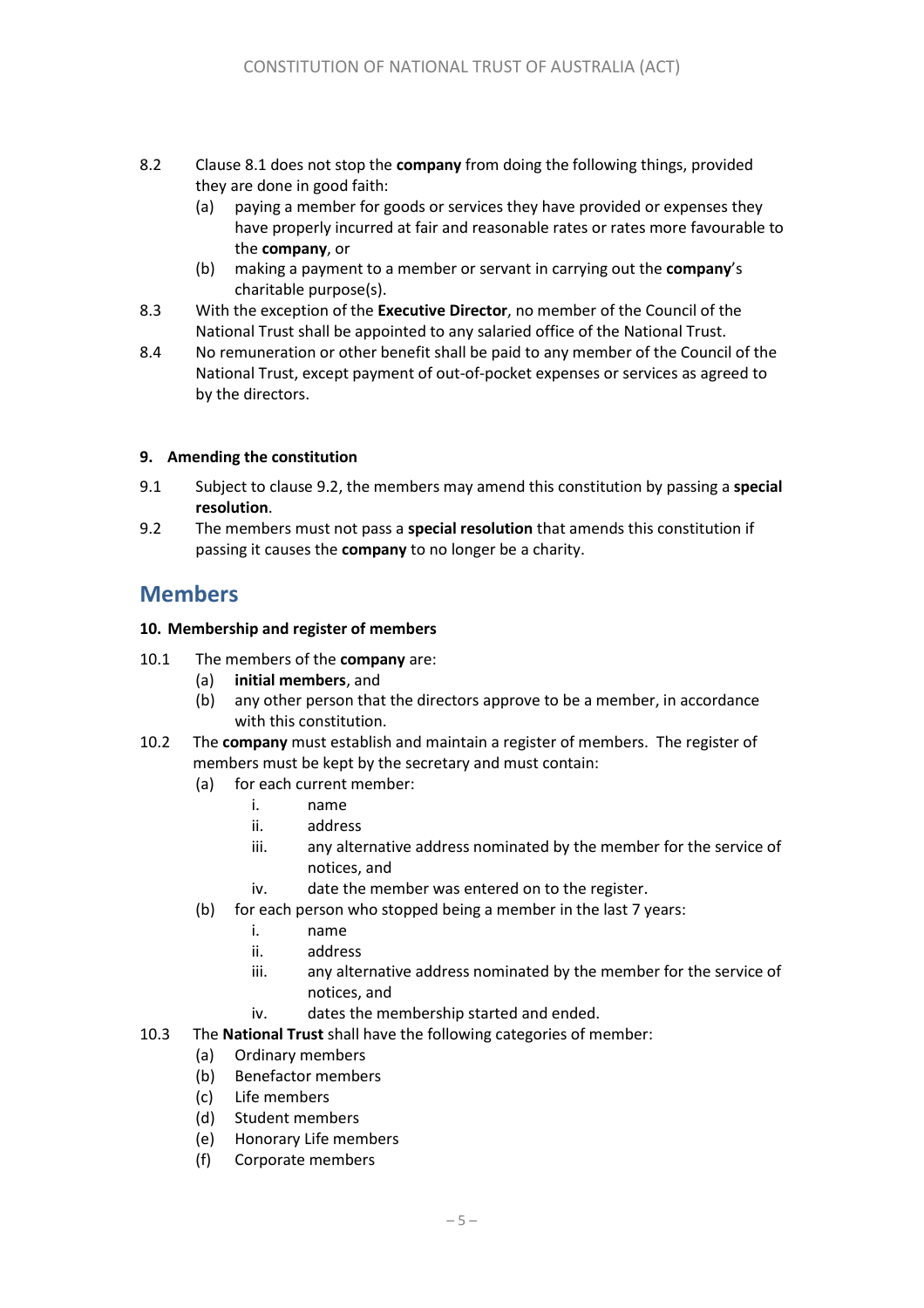(g) Household members

10.4 The qualifications for membership of the National Trust shall be as follows:

- (a) Ordinary Members: shall be persons approved by the directors as such and who are subscribers to the National Trust of annual fees fixed and determined by the directors
- (b) Benefactor Members: shall be persons previously approved by the directors and had given such sum as the directors fixed to the funds of the National Trust or an equivalent value in real or personal property in one donation as a life composition for the annual subscription. No further Benefactor Members may be appointed.
- (c) Life Members: shall be persons approved by the directors as such and who shall have given such sum as the directors from time to time may fix to the funds of the National Trust in one donation as either cash or in kind, as a life composition for the annual subscription.
- (d) Student Members: shall be persons under the age of 25 years who (at the time of approval by the directors) are pupils or students at any school or university college and who are approved by the directors as such and who shall subscribe to the funds of the National Trust such annual fees fixed and determined by the directors. On attaining the age of 25 years or ceasing to be a pupil or student as aforesaid such person shall cease to be a student member but may, on payment of the fee payable by an ordinary member, become an ordinary member
- (e) Honorary Life Members: shall be persons who have rendered distinguished service to the National Trust and who shall have been elected by a majority of the members present and voting at a duly convened general meeting provided that:
	- i. No more than two Honorary Life Members may be elected in any one year; and
	- ii. An Honorary Life Member shall be entitled, for such period as the directors may determine, to all privileges and rights of an Ordinary Member;
- (f) Corporate Members: shall be such persons, business or registered companies approved by the directors as such and who are subscribers to the National Trust of annual fees fixed and determined by the directors
- (g) Household Members: may be any two adult persons who reside at the same address together with any dependents under the age of 18 years of those persons, who shall be approved by the directors as such and who are subscribers to the National Trust of annual fees fixed and determined by the directors.
- 10.5 The annual or other periodic subscription (if any) entitling a person to become and to continue to be a member of the National Trust shall be fixed and determined from time to time by the directors. Until so fixed and determined the subscriptions shall be as follows
	- (a) No subscription shall be payable by a Benefactor Member or by a Life member or by an Honorary Life Member
	- (b) An ordinary member, corporate member or household member shall pay in advance in respect of each financial year ending on the anniversary of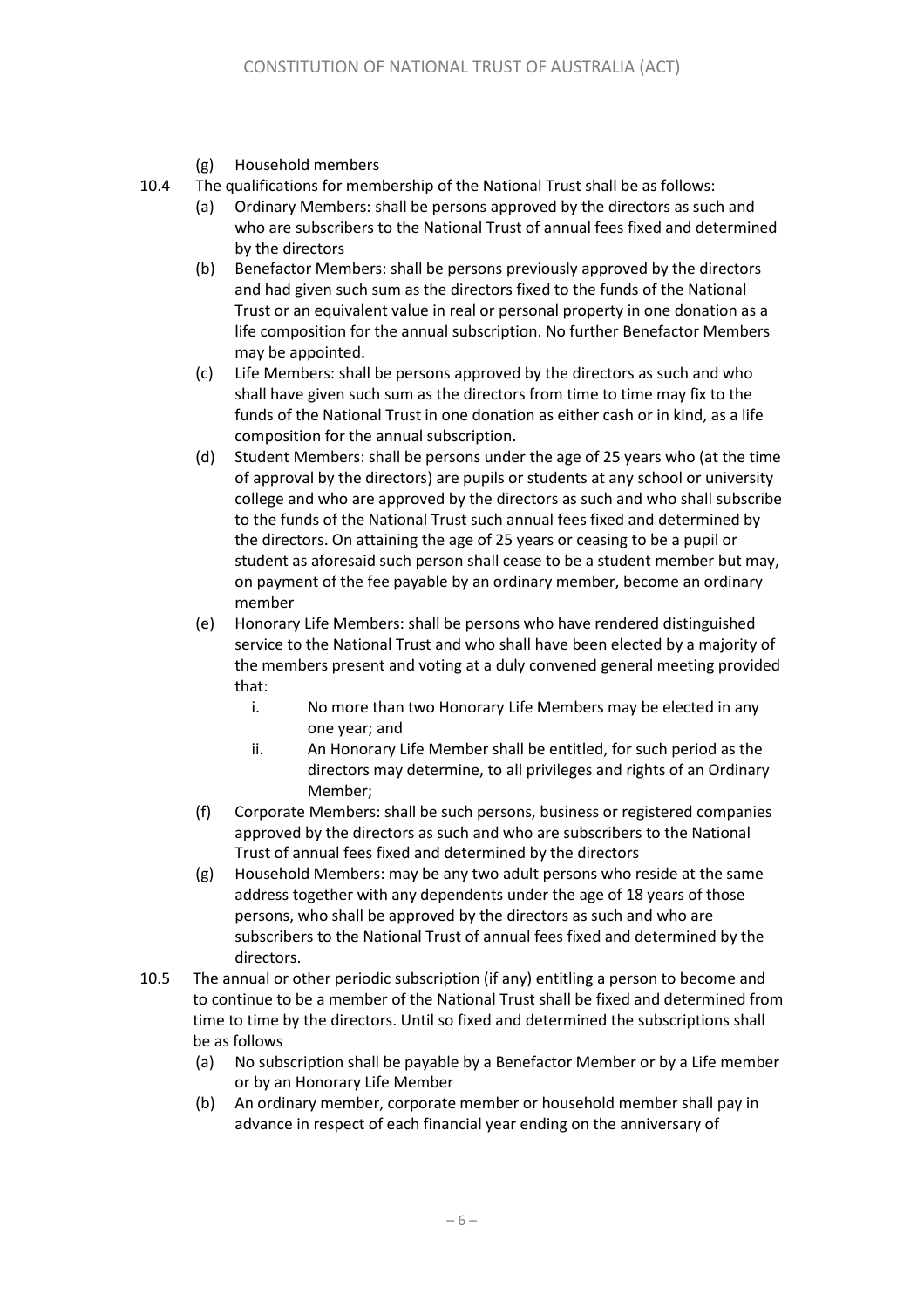acceptance as a member to the National Trust such subscription as from time to time is fixed by the directors

- (c) A Student Member shall pay an amount equal to one half of the annual subscription payable by an ordinary member or such other sum as the Council from time to time may determine.
- 10.6 No member shall be entitled to attend or vote at any general meeting of the National Trust or to hold or be represented in any office thereof unless all moneys presently payable to the National Trust have been paid.
- 10.7 The **company** must give current members access to the register of members.
- 10.8 Information that is accessed from the register of members must only be used in a manner relevant to the interests or rights of members.

#### **11. Who can be a member**

- 11.1 A person who supports the purposes of the **company** is eligible to apply to be a member of the **company** under claus[e 12.](#page-6-0)
- 11.2 In this clause, 'person' means an individual or incorporated body.

#### <span id="page-6-0"></span>**12. How to apply to become a member**

- 12.1 A person (as defined in clause 11.2) may apply to become a member of the company by writing to the secretary stating that they
	- (a) want to become a member
	- (b) support the purpose(s) of the **company**, and
	- (c) agree to comply with the **company**'s constitution, including paying subscription fees and the guarantee under clause 4 if required.
- 12.2 A person (as defined in clause 11.2) may apply to become a member of the company by filling in an application form (either paper based or electronically) and furnishing it to the secretary. By filling in such an application form and paying the applicable fee, the applicant is taken to
	- (a) want to become a member
	- (b) support the purpose(s) of the company, and
	- (c) agree to comply with the company's constitution, including paying subscription fees and the guarantee under clause 4 if required.

#### **13. Directors decide whether to approve membership**

- 13.1 The directors must consider an application for membership within a reasonable time after the secretary receives the application, if the applicant has also paid the applicable fee (if any) for the membership.
- 13.2 If the directors approve an application, the secretary must as soon as possible:
	- (a) enter the new member on the register of members, and
		- (b) write to the applicant to tell them that their application was approved, and the date that their membership started (see claus[e 14\)](#page-6-1).
- 13.3 If the directors reject an application, the secretary must write to the applicant as soon as possible to tell them that their application has been rejected, but does not have to give reasons.
- 13.4 For the avoidance of doubt, the directors may approve an application even if the application does not state the matters listed in clauses 12.1(a), 12.1(b) or 12.1(c). In that case, by applying to be a member, the applicant agrees to those three matters.

#### <span id="page-6-1"></span>**14. When a person becomes a member**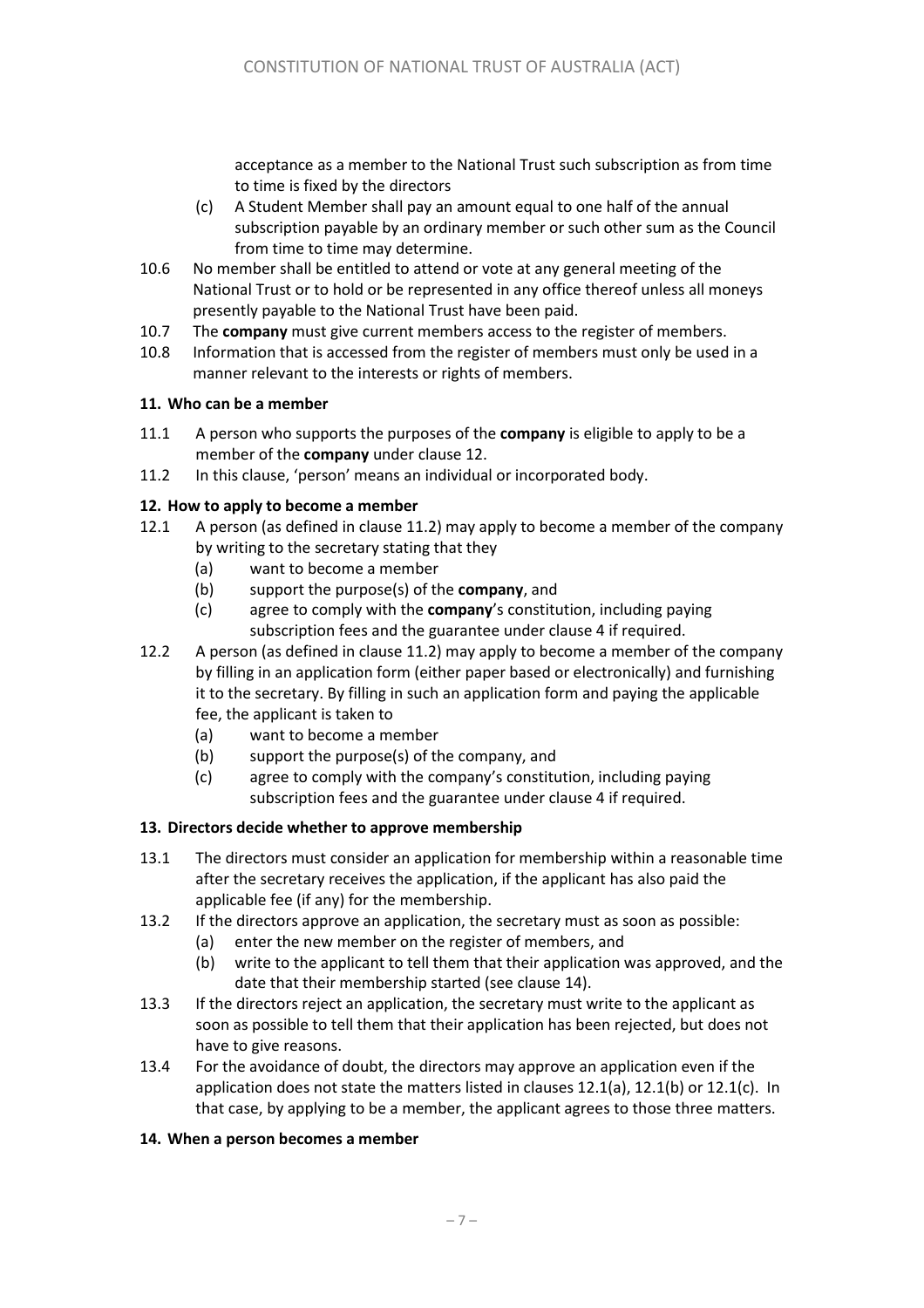Other than **initial members**, an applicant will become a member when they are entered on the register of members.

#### **15. When a person stops being a member**

A person immediately stops being a member if they:

- (a) die
- (b) fail to pay the periodic subscription payable by them for a period of three calendar months after the subscription payable is due
- (c) are wound up or otherwise dissolved or deregistered (for an incorporated member)
- (d) resign, by writing to the secretary
- (e) are expelled under clause [17,](#page-1-0) or
- (f) have not responded within three months to a written request from the secretary that they confirm in writing that they want to remain a member.

# **Dispute resolution and disciplinary procedures**

#### **16. Dispute resolution**

- 16.1 The dispute resolution procedure in this clause applies to disputes (disagreements) under this constitution between a member or director and:
	- (a) one or more members
	- (b) one or more directors, or
	- (c) the **company**.
- 16.2 A member must not start a dispute resolution procedure in relation to a matter which is the subject of a disciplinary procedure under clause 17 until the disciplinary procedure is completed.
- <span id="page-7-0"></span>16.3 Those involved in the dispute must try to resolve it between themselves within 14 days of knowing about it.
- 16.4 If those involved in the dispute do not resolve it under claus[e 16.3,](#page-7-0) they must within 10 days:
	- (a) tell the directors about the dispute in writing
	- (b) agree or request that a mediator be appointed, and
	- (c) attempt in good faith to settle the dispute by mediation.
- <span id="page-7-2"></span><span id="page-7-1"></span>16.5 The mediator must:
	- (a) be chosen by agreement of those involved, or
	- (b) where those involved do not agree:
		- i. for disputes between members, a person chosen by the directors, or
		- ii. for other disputes, a person chosen by either the Commissioner of the Australian Charities and Not-for-profits Commission or the president of the law institute or society in the state or territory in which the **company** has its registered office.
- 16.6 A mediator chosen by the directors under claus[e 16.5\(b\)](#page-7-1)[\(i\)](#page-7-2):
	- (a) may be a member or former member of the **company**
	- (b) must not have a personal interest in the dispute, and
	- (c) must not be biased towards or against anyone involved in the dispute.
- 16.7 When conducting the mediation, the mediator must:
	- (a) allow those involved a reasonable chance to be heard
	- (b) allow those involved a reasonable chance to review any written statements
	- (c) ensure that those involved are given natural justice, and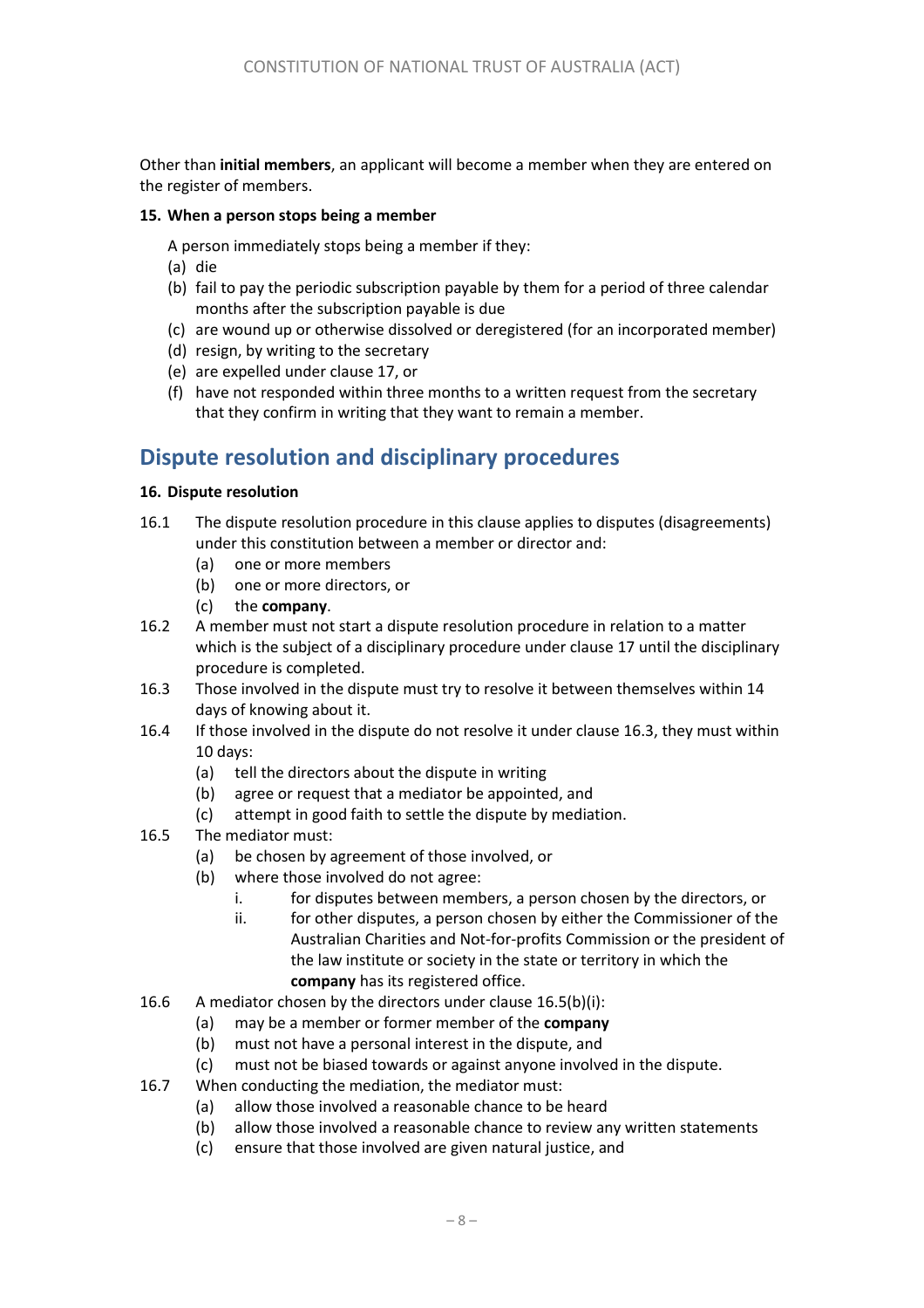(d) not make a decision on the dispute.

#### **17. Disciplining members**

- <span id="page-8-0"></span>17.1 In accordance with this clause, the directors may resolve to warn, suspend or expel a member from the **company** if the directors consider that:
	- (a) the member has breached this constitution, or
	- (b) the member's behaviour is causing, has caused, or is likely to cause harm to the **company**.
- 17.2 At least 14 days before the directors' meeting at which a resolution under clause [17.1](#page-8-0) will be considered, the secretary must notify the member in writing:
	- (a) that the directors are considering a resolution to warn, suspend or expel the member
	- (b) that this resolution will be considered at a directors' meeting and the date of that meeting
	- (c) what the member is said to have done or not done
	- (d) the nature of the resolution that has been proposed, and
	- (e) that the member may provide an explanation to the directors, and details of how to do so.
- <span id="page-8-1"></span>17.3 Before the directors pass any resolution under clause [17.1,](#page-8-0) the member must be given a chance to explain or defend themselves by:
	- (a) sending the directors a written explanation before that directors' meeting, and/or
	- (b) speaking at the meeting.
- <span id="page-8-2"></span>17.4 After considering any explanation under claus[e 17.3,](#page-8-1) the directors may:
	- (a) take no further action
	- (b) warn the member
	- (c) suspend the member's rights as a member for a period of no more than 12 months
	- (d) expel the member
	- (e) refer the decision to an unbiased, independent person on conditions that the directors consider appropriate (however, the person can only make a decision that the directors could have made under this clause), or
	- (f) require the matter to be determined at a **general meeting**.
- 17.5 The directors cannot fine a member.
- 17.6 The secretary must give written notice to the member of the decision under clause [17.4](#page-8-2) as soon as possible.
- 17.7 Disciplinary procedures must be completed as soon as reasonably practical.
- 17.8 There will be no liability for any loss or injury suffered by the member as a result of any decision made in good faith under this clause.

### **General meetings of members**

#### **18. General meetings called by directors**

- 18.1 The directors may call a **general meeting**.
- <span id="page-8-3"></span>18.2 If members with at least 5% of the votes that may be cast at a **general meeting**  make a written request to the **company** for a **general meeting** to be held, the directors must: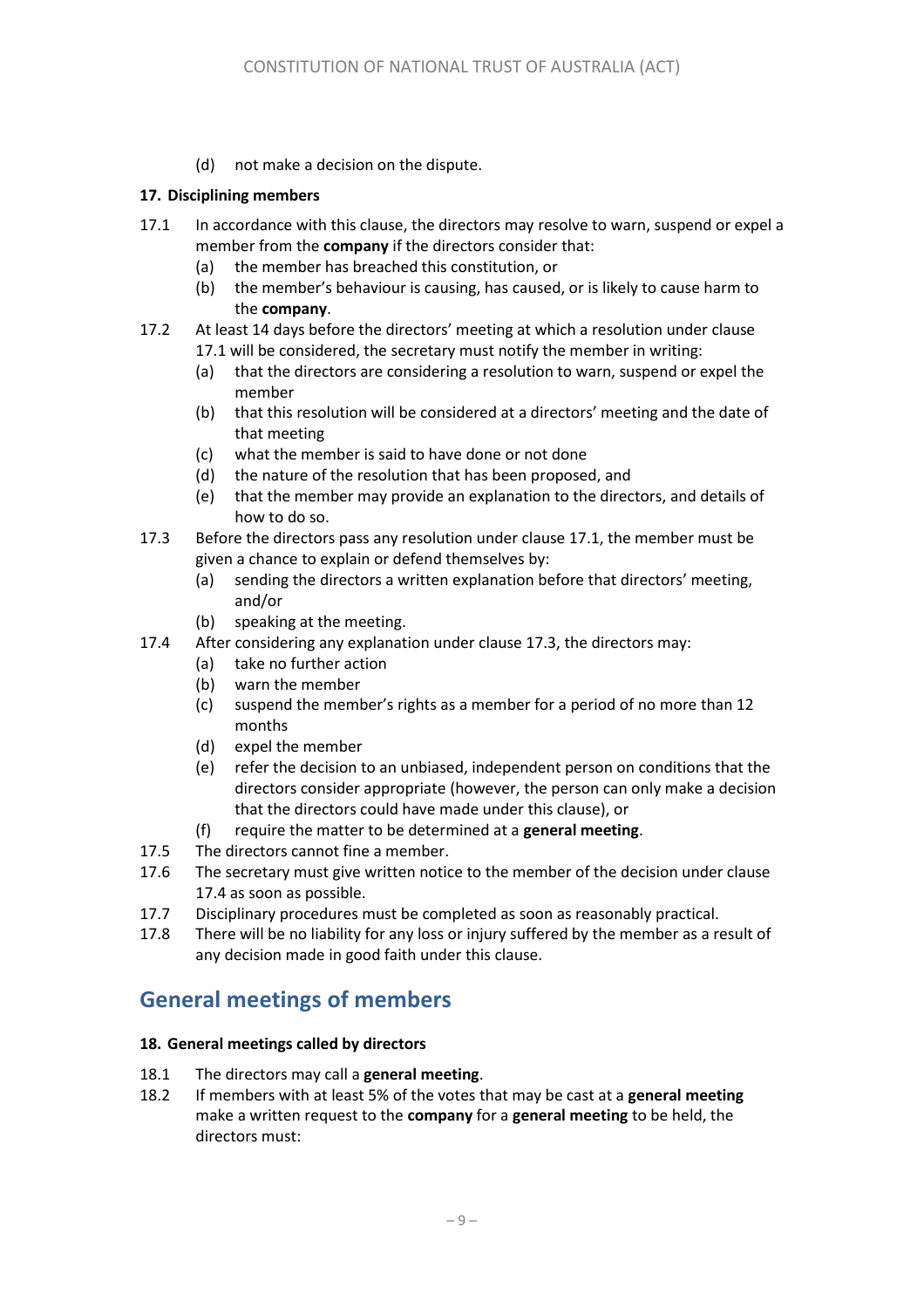- (a) within 21 days of the members' request, give all members notice of a **general meeting**, and
- (b) hold the **general meeting** within 2 months of the members' request.
- 18.3 The percentage of votes that members have (in clause [18.2\)](#page-8-3) is to be worked out as at midnight before the members request the meeting.
- 18.4 The members who make the request for a **general meeting** must:
	- (a) state in the request any resolution to be proposed at the meeting
	- (b) sign the request, and
	- (c) give the request to the **company**.
- 18.5 Separate copies of a document setting out the request may be signed by members if the wording of the request is the same in each copy.

#### **19. General meetings called by members**

- <span id="page-9-0"></span>19.1 If the directors do not call the meeting within 21 days of being requested under claus[e 18.2,](#page-8-3) 50% or more of the members who made the request may call and arrange to hold a **general meeting**.
- 19.2 To call and hold a meeting under clause [19.1](#page-9-0) the members must:
	- (a) as far as possible, follow the procedures for **general meeting**s set out in this constitution
	- (b) call the meeting using the list of members on the **company**'s member register, which the **company** must provide to the members making the request at no cost, and
	- (c) hold the **general meeting** within three months after the request was given to the **company**.
- 19.3 The **company** must pay the members who request the **general meeting** any reasonable expenses they incur because the directors did not call and hold the meeting.

#### **20. Annual general meeting**

- <span id="page-9-1"></span>20.1 A **general meeting**, called the annual **general meeting**, must be held:
	- (a) within 18 months after registration of the **company**, and
	- (b) after the first annual **general meeting**, at least once in every calendar year.
- 20.2 Even if these items are not set out in the notice of meeting, the business of an annual **general meeting** may include:
	- (a) a review of the **company**'s activities
	- (b) a review of the **company**'s finances
	- (c) any auditor's report
	- (d) the election of directors, and
	- (e) the appointment and payment of auditors, if any.
- 20.3 Before or at the annual **general meeting**, the directors must give information to the members on the **company**'s activities and finances during the period since the last annual **general meeting**.
- 20.4 The chairperson of the annual **general meeting** must give members as a whole a reasonable opportunity at the meeting to ask questions or make comments about the management of the **company**.

#### **21. Notice of general meetings**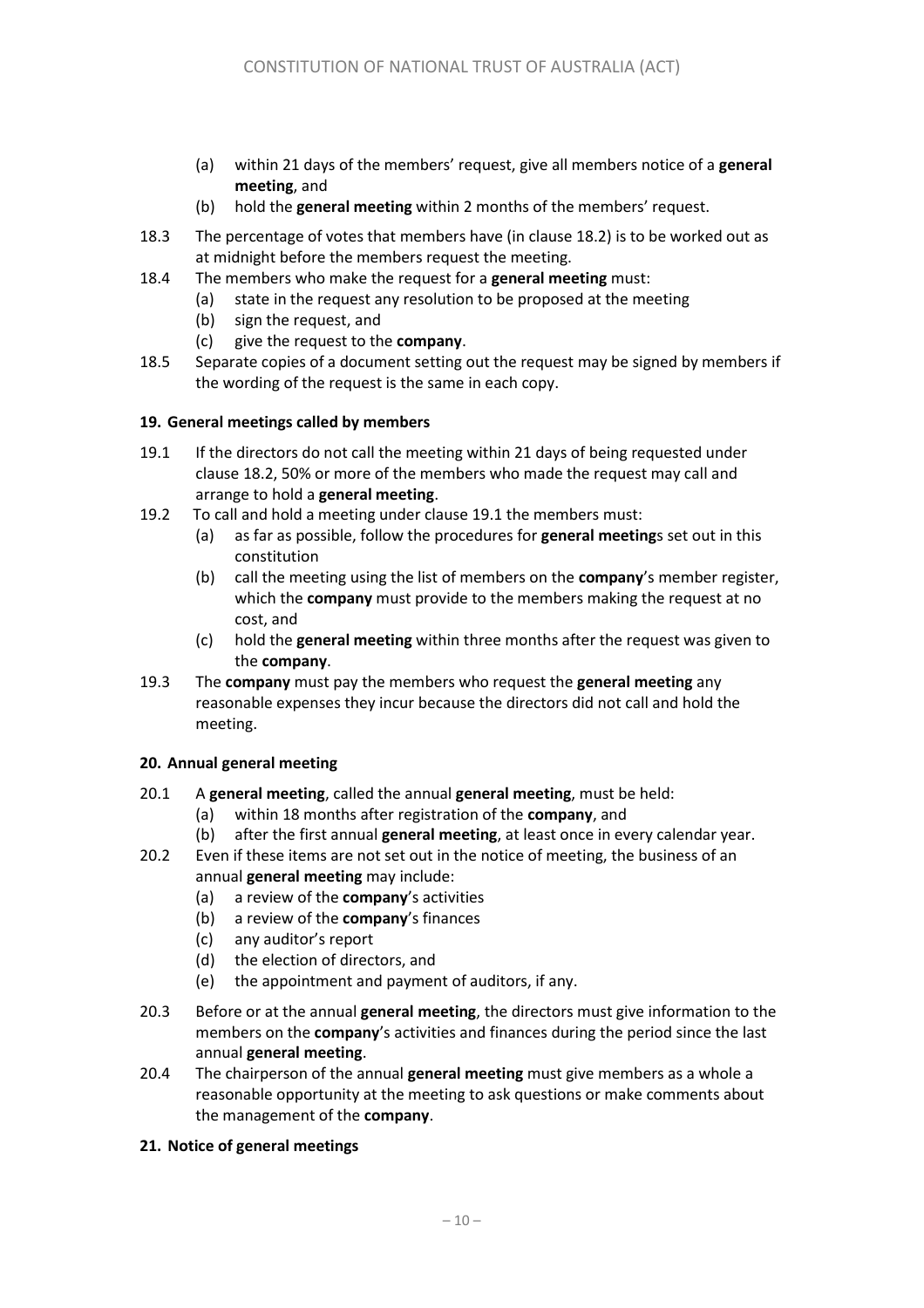- 21.1 Notice of a **general meeting** must be given to:
	- (a) each member entitled to vote at the meeting
	- (b) each director, and
	- (c) the auditor (if any).
- 21.2 Notice of a **general meeting** must be provided in writing at least 21 days before the meeting.
- 21.3 Subject to clause [21.4,](#page-10-0) notice of a meeting may be provided less than 21 days before the meeting if:
	- (a) for an annual **general meeting**, all the members entitled to attend and vote at the annual **general meeting** agree beforehand, or
	- (b) for any other **general meeting**, members with at least 95% of the votes that may be cast at the meeting agree beforehand.
- <span id="page-10-0"></span>21.4 Notice of a meeting cannot be provided less than 21 days before the meeting if a resolution will be moved to:
	- (a) remove a director
	- (b) appoint a director in order to replace a director who was removed, or
	- (c) remove an auditor.
- <span id="page-10-2"></span><span id="page-10-1"></span>21.5 Notice of a **general meeting** must include:
	- (a) the place, date and time for the meeting (and if the meeting is to be held in two or more places, the technology that will be used to facilitate this)
	- (b) the general nature of the meeting's business
	- (c) if applicable, that a **special resolution** is to be proposed and the words of the proposed resolution
	- (d) a statement that members have the right to appoint proxies and that, if a member appoints a proxy:
		- i. the proxy does not need to be a member of the **company**
		- ii. the proxy form must be delivered to the **company** at its registered address or the address (including an electronic address) specified in the notice of the meeting, and
		- iii. the proxy form must be delivered to the **company** at least 48 hours before the meeting.
- 21.6 If a **general meeting** is adjourned (put off) for one month or more, the members must be given new notice of the resumed meeting.
- 21.7 The accidental omission to give notice of meeting to or the non-receipt of notice of a meeting by any member shall not invalidate the proceedings of the meeting.

#### **22. Quorum at general meetings**

- 22.1 For a **general meeting** to be held, at least twenty members (a quorum) must be present (in person, by proxy or by representative) for the whole meeting. When determining whether a quorum is present, a person may only be counted once (even if that person is a representative or proxy of more than one member).
- 22.2 No business may be conducted at a **general meeting** if a quorum is not present.
- 22.3 If there is no quorum present within 30 minutes after the starting time stated in the notice of **general meeting**, the **general meeting** is adjourned to the date, time and place that the chairperson specifies. If the chairperson does not specify one or more of those things, the meeting is adjourned to:
	- (a) if the date is not specified  $-$  the same day in the next week
	- (b) if the time is not specified the same time, and
	- (c) if the place is not specified the same place.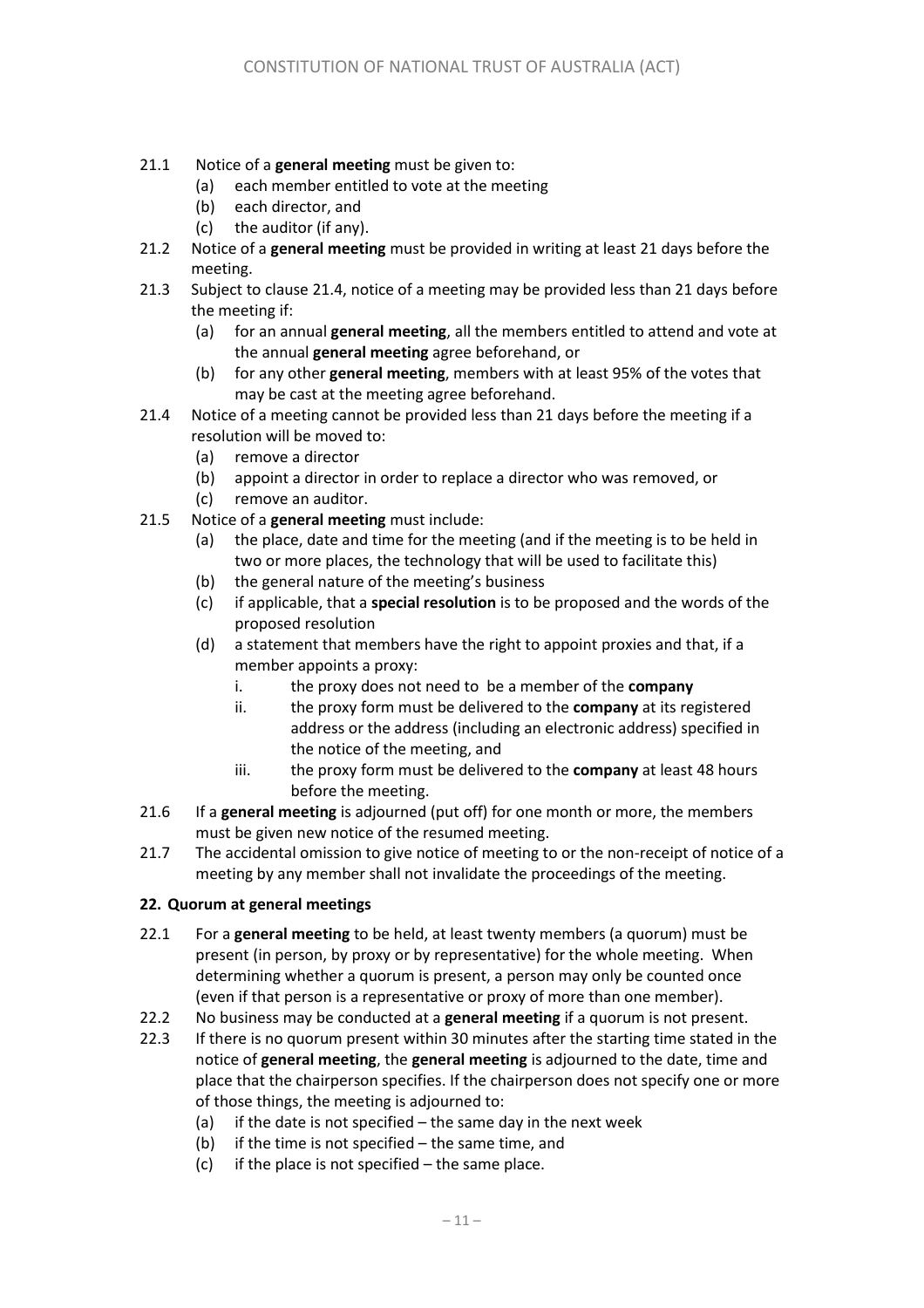22.4 If no quorum is present at the resumed meeting within 30 minutes after the starting time set for that meeting, the meeting is cancelled.

#### **23. Auditor's right to attend meetings**

- 23.1 The auditor (if any) is entitled to attend any **general meeting** and to be heard by the members on any part of the business of the meeting that concerns the auditor in the capacity of auditor.
- 23.2 The **company** must give the auditor (if any) any communications relating to the **general meeting** that a member of the **company** is entitled to receive.

#### **24. Representatives of members**

- 24.1 A Corporate Member may appoint as a representative:
	- (a) one individual to represent the member at meetings and to sign circular resolutions under clause 31, and
	- (b) the same individual or another individual for the purpose of being appointed or elected as a director.
- 24.2 A Household Member may appoint as a representative one of their two adults as a representative for the membership. Only one adult member of a Household membership may be a director at any one time.
- 24.3 The appointment of a representative by a member must:
	- (a) be in writing
	- (b) include the name of the representative
	- (c) be signed on behalf of the member, and
	- (d) be given to the **company** or, for representation at a meeting, be given to the chairperson before the meeting starts.
- 24.4 A representative has all the rights of a member relevant to the purposes of the appointment as a representative.
- 24.5 The appointment may be standing (ongoing).

#### **25. Using technology to hold meetings**

- 25.1 The **company** may hold a **general meeting** at two or more venues using any technology that gives the members as a whole a reasonable opportunity to participate, including to hear and be heard.
- 25.2 Anyone using this technology is taken to be present in person at the meeting.

#### **26. Chairperson for general meetings**

- 26.1 The **President** is entitled to chair **general meetings**.
- <span id="page-11-0"></span>26.2 The members present and entitled to vote at a **general meeting** may choose a director or member to be the chairperson for that meeting if:
	- (a) there is no **President**, or
	- (b) the **President** is not present within 30 minutes after the starting time set for the meeting, or
	- (c) the **President** is present but says they do not wish to act as chairperson of the meeting.

#### **27. Role of the chairperson**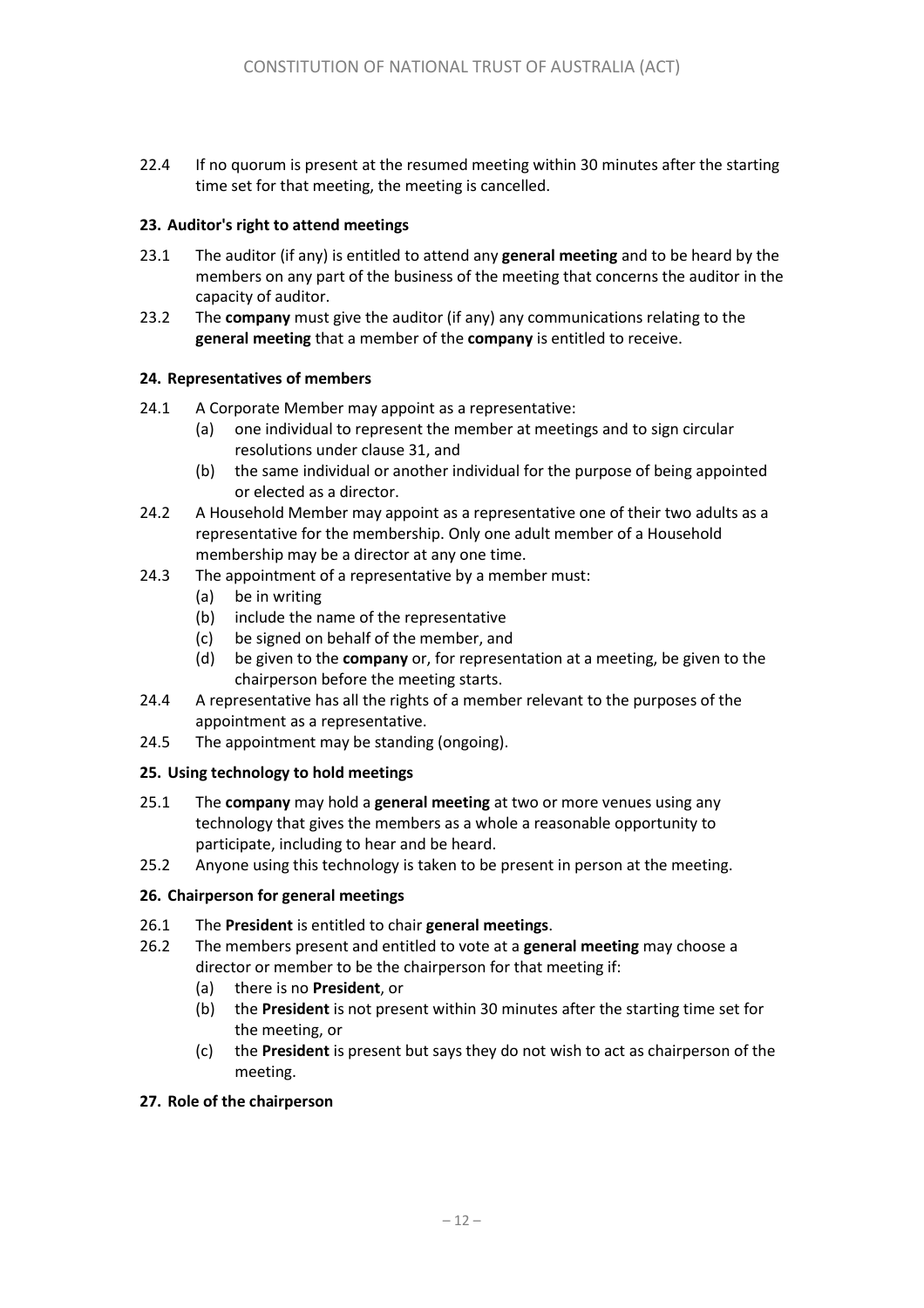- 27.1 The chairperson is responsible for the conduct of the **general meeting**, and for this purpose must give members a reasonable opportunity to make comments and ask questions (including to the auditor (if any)).
- 27.2 The chairperson does not have a casting vote.

#### **28. Adjournment of meetings**

- 28.1 If a quorum is present, a **general meeting** must be adjourned if a majority of **members present** direct the chairperson to adjourn it.
- 28.2 If a quorum is present, a general meeting may be adjourned by the chairperson if a majority of members present consent to the adjournment.
- 28.3 Only unfinished business may be dealt with at a meeting resumed after an adjournment.

# **Members' resolutions and statements**

#### **29. Members' resolutions and statements**

- <span id="page-12-1"></span><span id="page-12-0"></span>29.1 Members with at least 5% of the votes that may be cast on a resolution may give:
	- (a) written notice to the **company** of a resolution they propose to move at a **general meeting** (members' resolution), and/or
	- (b) a written request to the **company** that the **company** give all of its members a statement about a proposed resolution or any other matter that may properly be considered at a **general meeting** (members' statement).
- 29.2 A notice of a members' resolution must set out the wording of the proposed resolution and be signed by the members proposing the resolution.
- 29.3 A request to distribute a members' statement must set out the statement to be distributed and be signed by the members making the request.
- 29.4 Separate copies of a document setting out the notice or request may be signed by members if the wording is the same in each copy.
- 29.5 The percentage of votes that members have (as described in clause [29.1\)](#page-12-0) is to be worked out as at midnight before the request or notice is given to the **company**.
- 29.6 If the **company** has been given notice of a members' resolution under claus[e 29.1\(a\),](#page-12-1) the resolution must be considered at the next **general meeting** held more than two months after the notice is given.
- 29.7 This clause does not limit any other right that a member has to propose a resolution at a **general meeting**.

#### **30. Company must give notice of proposed resolution or distribute statement**

- <span id="page-12-2"></span>30.1 If the **company** has been given a notice or request under clause [29:](#page-1-1)
	- (a) in time to send the notice of proposed members' resolution or a copy of the members' statement to members with a notice of meeting, it must do so at the **company**'s cost, or
	- (b) too late to send the notice of proposed members' resolution or a copy of the members' statement to members with a notice of meeting, then the members who proposed the resolution or made the request must pay the expenses reasonably incurred by the **company** in giving members notice of the proposed members' resolution or a copy of the members' statement. However, at a **general meeting**, the members may pass a resolution that the **company** will pay these expenses.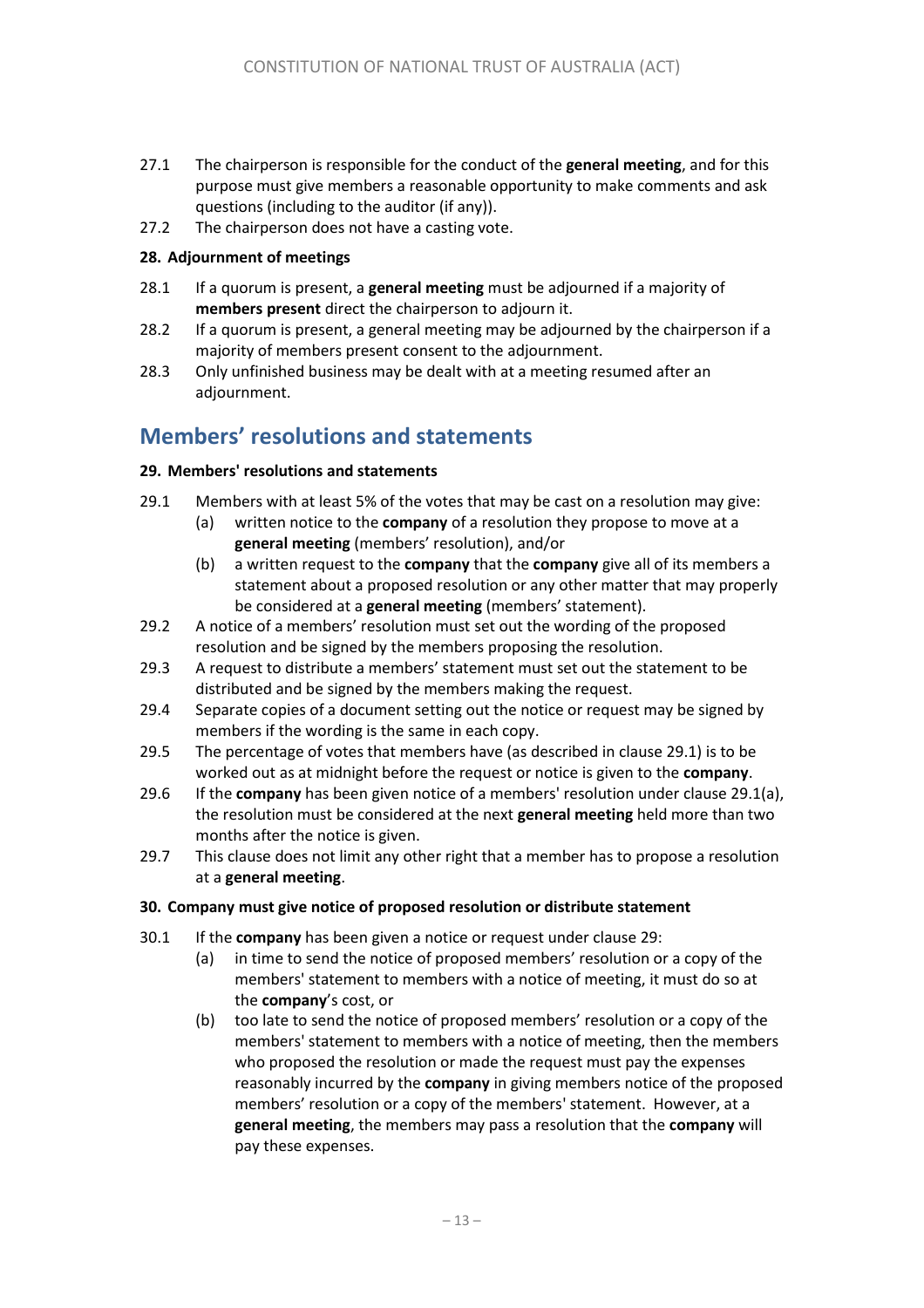- 30.2 The **company** does not need to send the notice of proposed members' resolution or a copy of the members' statement to members if:
	- (a) it is more than 1 000 words long
	- (b) the directors consider it may be defamatory
	- (c) clause [30.1\(b\)](#page-12-2) applies, and the members who proposed the resolution or made the request have not paid the **company** enough money to cover the cost of sending the notice of the proposed members' resolution or a copy of the members' statement to members, or
	- (d) in the case of a proposed members' resolution, the resolution does not relate to a matter that may be properly considered at a **general meeting** or is otherwise not a valid resolution able to be put to the members.

#### **31. Circular resolutions of members**

- 31.1 Subject to clause [31.3,](#page-13-0) the directors may put a resolution to the members to pass a resolution without a **general meeting** being held (a circular resolution).
- 31.2 The directors must notify the auditor (if any) as soon as possible that a circular resolution has or will be put to members, and set out the wording of the resolution.
- <span id="page-13-0"></span>31.3 Circular resolutions cannot be used:
	- (a) for a resolution to remove an auditor, appoint a director or remove a director
	- (b) for passing a **special resolution**, or
	- (c) where the **Corporations Act** or this constitution requires a meeting to be held.
- 31.4 A circular resolution is passed if all the members entitled to vote on the resolution sign or agree to the circular resolution, in the manner set out in clause [31.5](#page-13-1) or clause 31.6.
- <span id="page-13-1"></span>31.5 Members may sign:
	- (a) a single document setting out the circular resolution and containing a statement that they agree to the resolution, or
	- (b) separate copies of that document, as long as the wording is the same in each copy.
- 31.6 The **company** may send a circular resolution by email to members and members may agree by sending a reply email to that effect, including the text of the resolution in their reply.

### **Voting at general meetings**

#### **32. How many votes a member has and eligibility to vote**

- 32.1 Each Ordinary member, Benefactor Member, Life Member, Student Member, Honorary Life Member and Corporate member has one vote.
- 32.2 Household members containing two adults have one vote for each adult.
- 32.3 No member shall be entitled to vote at any general meeting unless all subscriptions presently payable by them to the National Trust have been paid.

#### **33. Challenge to member's right to vote**

<span id="page-13-2"></span>33.1 A member or the chairperson may only challenge a person's right to vote at a **general meeting** at that meeting.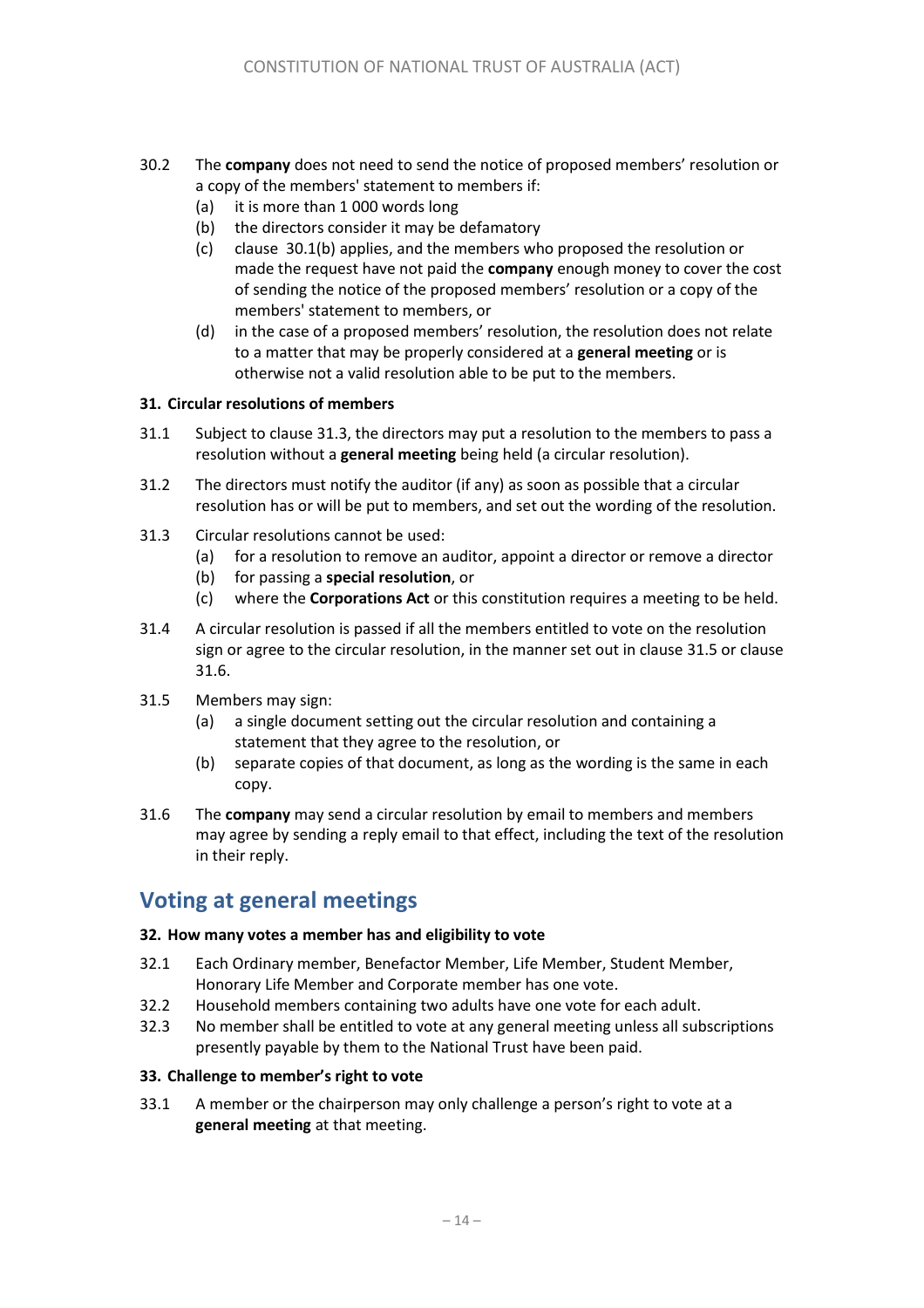33.2 If a challenge is made under clause [33.1,](#page-13-2) the chairperson must decide whether or not the person may vote. The chairperson's decision is final.

#### **34. How voting is carried out**

- 34.1 Voting must be conducted and decided by:
	- (a) a show of hands
	- (b) a vote in writing, or
	- (c) another method chosen by the chairperson that is fair and reasonable in the circumstances.
- 34.2 Before a vote is taken, the chairperson must state whether any proxy votes have been received and, if so, how the proxy votes will be cast.
- 34.3 On a show of hands, the chairperson's decision is conclusive evidence of the result of the vote.
- 34.4 The chairperson and the meeting minutes do not need to state the number or proportion of the votes recorded in favour or against on a show of hands.

#### **35. When and how a vote in writing must be held**

- <span id="page-14-1"></span>35.1 A vote in writing may be demanded on any resolution instead of or after a vote by a show of hands by:
	- (a) at least five **members present**
	- (b) **members present** with at least 5% of the votes that may be passed on the resolution on the vote in writing (worked out as at the midnight before the vote in writing is demanded), or
	- (c) the chairperson.
- 35.2 A vote in writing must be taken when and how the chairperson directs, unless clause [35.3](#page-14-0) applies.
- <span id="page-14-0"></span>35.3 A vote in writing must be held immediately if it is demanded under claus[e 35.1:](#page-14-1)
	- (a) for the election of a chairperson under clause [26.2,](#page-11-0) or
	- (b) to decide whether to adjourn the meeting.
- 35.4 A demand for a vote in writing may be withdrawn.

#### **36. Appointment of proxy**

- 36.1 A member may appoint a proxy to attend and vote at a **general meeting** on their behalf.
- 36.2 A proxy does not need to be a member.
- 36.3 A proxy appointed to attend and vote for a member has the same rights as the member to:
	- (a) speak at the meeting
	- (b) vote in a vote in writing (but only to the extent allowed by the appointment), and
	- (c) join in to demand a vote in writing under clause [35.1.](#page-14-1)
- 36.4 An appointment of proxy (proxy form) must be signed by the member appointing the proxy and must contain:
	- (a) the member's name and address
	- (b) the **company**'s name
	- (c) the proxy's name or the name of the office held by the proxy, and
	- (d) the meeting(s) at which the appointment may be used.
- 36.5 A proxy appointment may be standing (ongoing).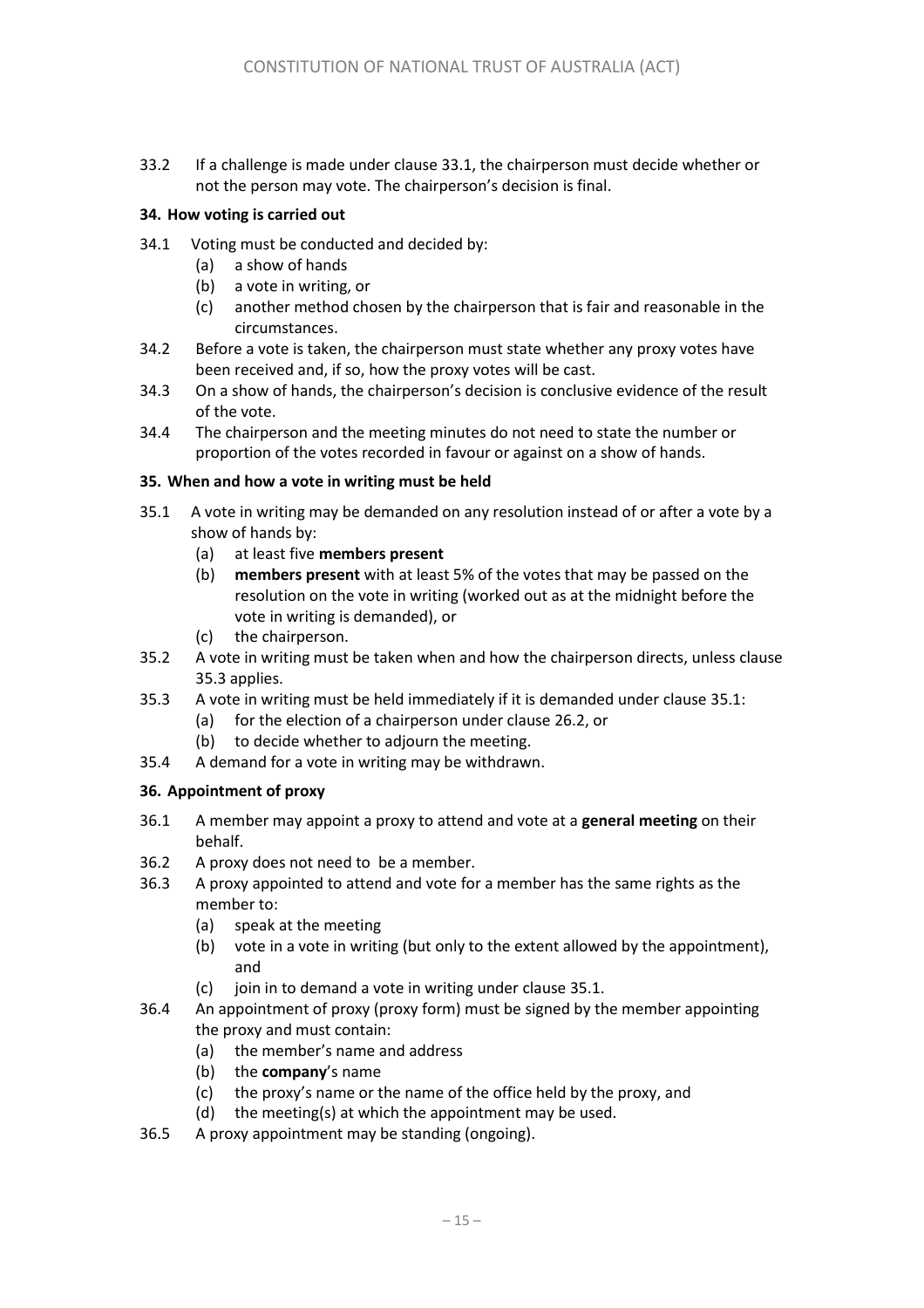- <span id="page-15-0"></span>36.6 Proxy forms must be received by the **company** at the address stated in the notice under claus[e 21.5\(d\)](#page-10-1) or at the **company**'s registered address at least 48 hours before a meeting.
- 36.7 A proxy does not have the authority to speak and vote for a member at a meeting while the member is at the meeting.
- 36.8 Unless the **company** receives written notice before the start or resumption of a **general meeting** at which a proxy votes, a vote cast by the proxy is valid even if, before the proxy votes, the appointing member:
	- (a) dies
	- (b) is mentally incapacitated
	- (c) revokes the proxy's appointment, or
	- (d) revokes the authority of a representative or agent who appointed the proxy.
- 36.9 A proxy appointment may specify the way the proxy must vote on a particular resolution.

#### **37. Voting by proxy**

- 37.1 A proxy is not entitled to vote on a show of hands (but this does not prevent a member appointed as a proxy from voting as a member on a show of hands).
- 37.2 When a vote in writing is held, a proxy:
	- (a) does not need to vote, unless the proxy appointment specifies the way they must vote
	- (b) if the way they must vote is specified on the proxy form, must vote that way, and
	- (c) if the proxy is also a member or holds more than one proxy, may cast the votes held in different ways.

### **Directors**

#### **38. Number of directors**

- 38.1 The company must have at least seven and no more than thirteen directors, who may also be known as Councillors.
- 38.2 No more than twelve directors are to be elected in accordance with clause 39.
- 38.3 If the National Trust has appointed an Executive Director, that person shall be a director.

#### **39. Election and appointment of directors**

- 39.1 The initial directors are the people who have agreed to act as directors and who are named as proposed directors in the application for registration of the **company**.
- 39.2 Apart from the initial directors and directors appointed under clause [39.](#page-1-2)6, the members may elect a director by a resolution passed in a **general meeting**.
- 39.3 Each of the directors must be appointed by a separate resolution, unless:
	- (a) the members present have first passed a resolution that the appointments may be voted on together, and
	- (b) no votes were cast against that resolution.
- 39.4 A person is eligible for election as a director of the **company** if they:
	- (a) are a member of the **company**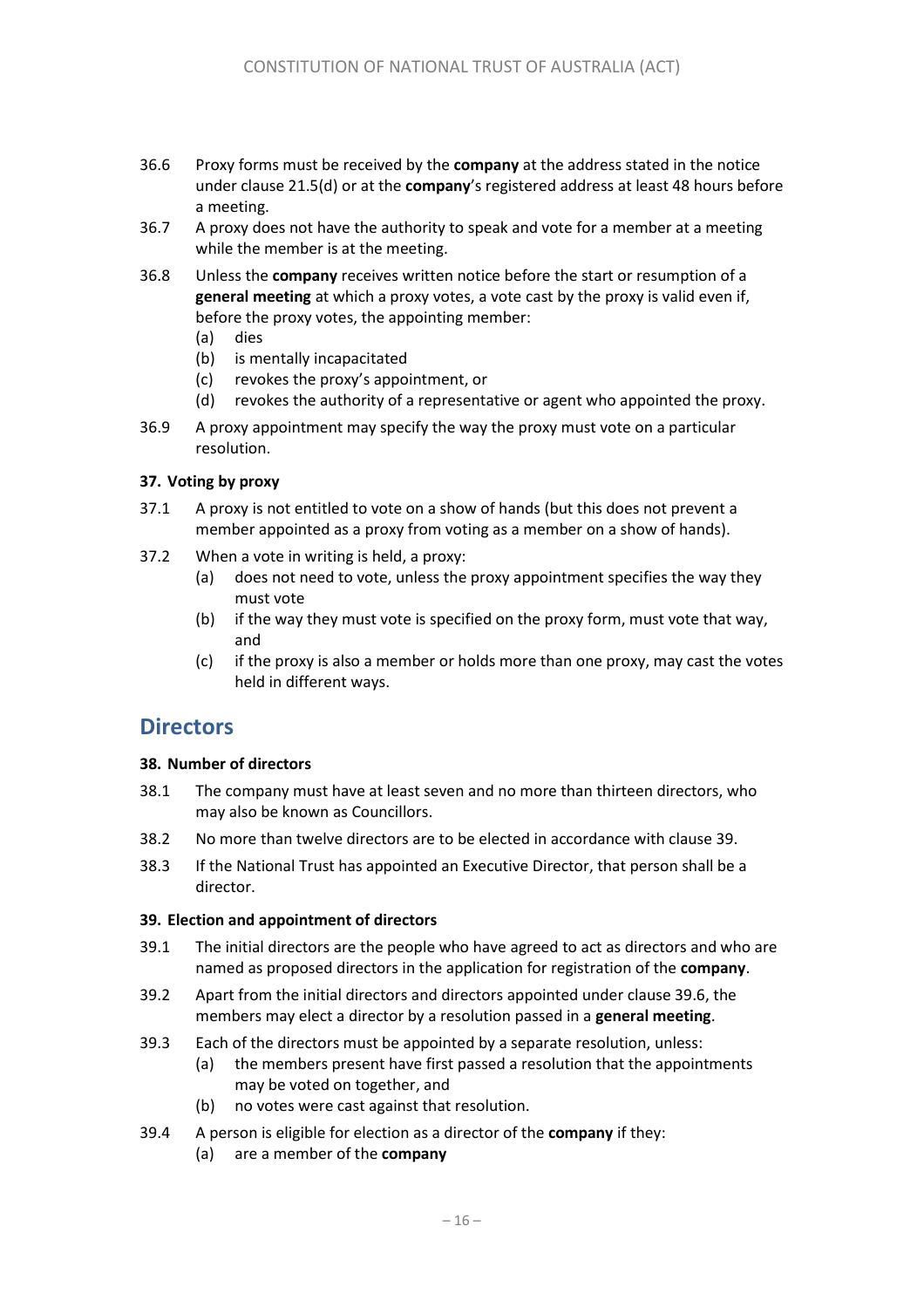- (b) are nominated by two members or representatives of members entitled to vote (unless the person was previously elected as a director at a **general meeting** and has been a director since that meeting),
- (c) give the **company** their signed consent to act as a director of the **company**, and
- (d) are not ineligible to be a director under the **Corporations Act** or the **ACNC Act**.
- 39.5 If there are insufficient nominations as per clause 39.4 (b) to fill all twelve elected director positions, nominations may be received from the floor of the general meeting provided they:
	- (a) are a member of the **company**
	- (b) give the **company** their signed consent to act as a director of the **company**, and
	- (c) are not ineligible to be a director under the **Corporations Act** or the **ACNC Act**.
- 39.6 The directors may appoint a person as a director to fill a casual vacancy or as an additional director if that person:
	- (a) is a member of the **company**
	- (b) gives the **company** their signed consent to act as a director of the **company**, and
	- (c) is not ineligible to be a director under the **Corporations Act** or the **ACNC Act**.
- 39.7 If the number of directors is reduced to fewer than seven or is less than the number required for a quorum, the continuing directors may act for the purpose of increasing the number of directors to seven (or higher if required for a quorum) or calling a **general meeting**, but for no other purpose.

#### **40. Election of Officers**

- 40.1 At the first duly convened meeting of the directors following each Annual General Meeting the directors shall elect Officers.
- 40.2 The Officers shall be:
	- (a) the President
	- (b) the Vice President
	- (c) the Secretary
	- (d) the Treasurer.
- 40.3 Each Officer may hold office until the directors meet following the next Annual General Meeting but is entitled to stand again for office.
- 40.4 If a casual vacancy occurs among the Officers, the directors may fill the vacancy from among the directors. The person chosen to fill the casual vacancy shall hold office until the first meeting of the directors following the next Annual General Meeting.
- 40.5 The Officers, plus the Executive Director if one has been appointed, are responsible for the day to day operations of the National Trust between meetings of the directors.

#### **41. Term of office**

- <span id="page-16-1"></span><span id="page-16-0"></span>41.1 At each annual **general meeting**:
	- (a) any director appointed by the directors to fill a casual vacancy or as an additional director must retire, and
	- (b) at least one-half of the remaining directors must retire.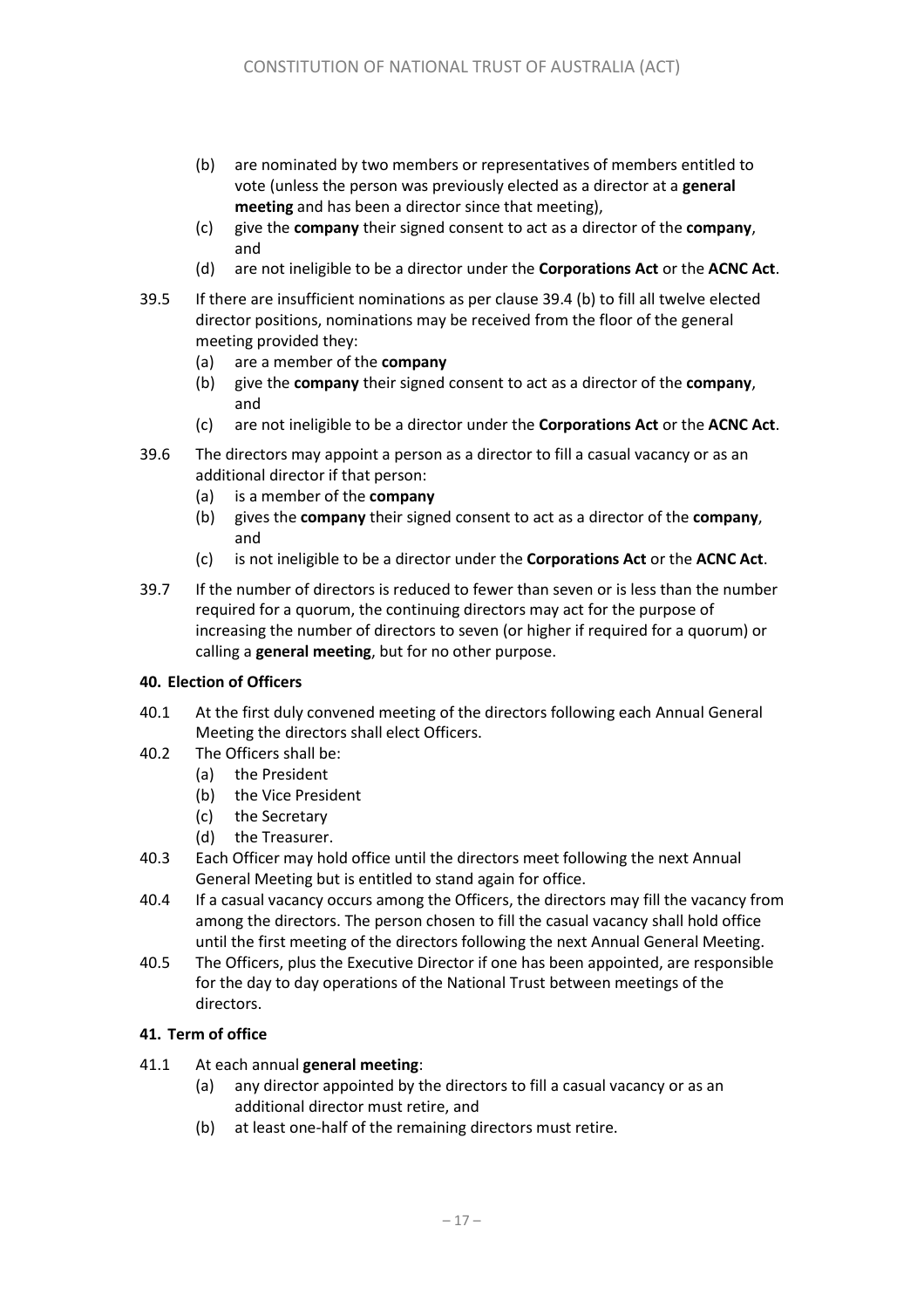- 41.2 The directors who must retire at each annual **general meeting** under clause [41.1\(b\)](#page-16-0) will be the directors who have been longest in office since last being elected. Where directors were elected on the same day, the director(s) to retire will be decided by lot unless they agree otherwise.
- 41.3 Other than a director appointed under claus[e 39.](#page-1-2)5 or 39.6, a director's term of office starts at the end of the annual **general meeting** at which they are elected and ends at the end of the annual **general meeting** at which they retire.
- 41.4 Each director must retire at least once every two years.
- 41.5 A director who retires under clause [41.1](#page-16-1) may nominate for election or re-election.

#### **42. When a director stops being a director**

A director stops being a director if they:

- (a) give written notice of resignation as a director to the **company**
- (b) die
- (c) are removed as a director by a resolution of the members
- (d) stop being a member of the **company**
- (e) are directly or indirectly interested in any contract or proposed contract with the National Trust and fails to declare the nature of their interest in a manner required by clause 48
- (f) with the exception of the Executive Director (if any), they are appointed to any salaried office or to any office (paid by fees) of the National Trust or accepts remuneration, payment or other benefits outside of those provided by clause 8
- (g) are absent for three consecutive directors' meetings without approval from the directors, or
- (h) become ineligible to be a director of the **company** under the **Corporations Act** or the **ACNC Act**.

### **Powers of directors**

#### **43. Powers of directors**

- 43.1 The directors are responsible for managing and directing the activities of the **company** to achieve the purpose(s) set out in clause [6.](#page-1-3)
- 43.2 The directors may use all the powers of the **company** except for powers that, under the **Corporations Act** or this constitution, may only be used by members.
- 43.3 The directors must decide on the responsible financial management of the **company** including:
	- (a) any suitable written delegations of power under clause [44,](#page-1-4) and
	- (b) how money will be managed, such as how electronic transfers, negotiable instruments or cheques must be authorised and signed or otherwise approved.
- 43.4 The directors cannot remove a director or auditor. Directors and auditors may only be removed by a members' resolution at a **general meeting**.
- 43.5 No resolution passed by the National Trust in a general meeting shall have the effect of invalidating any prior act of the directors which would have been valid if the resolution had not passed.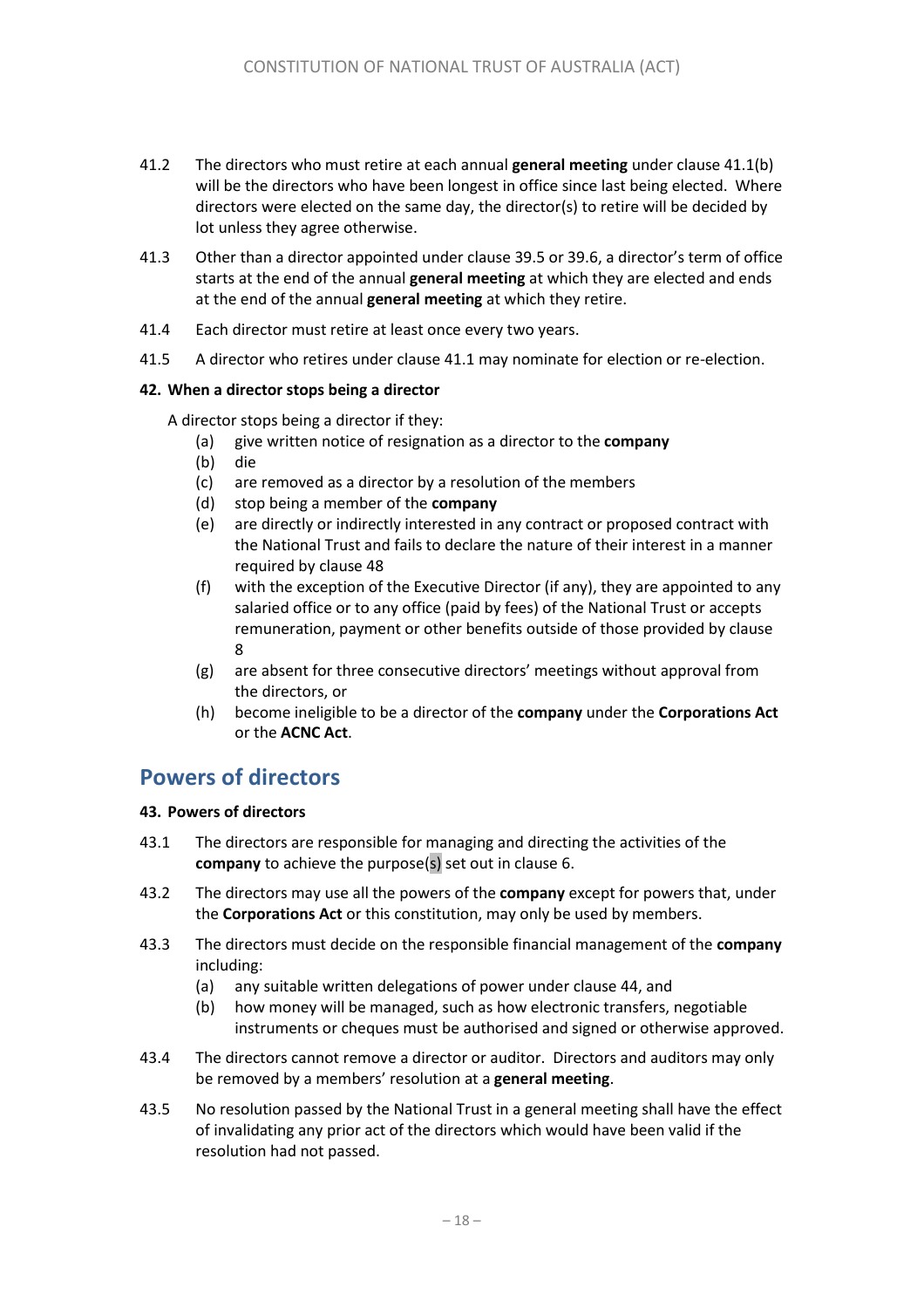#### **44. Delegation of directors' powers**

- 44.1 The directors may delegate any of their powers and functions to a committee, a director, an employee of the **company** (such as the Executive Director) or any other person, as they consider appropriate.
- 44.2 The delegation must be recorded in the **company**'s minute book.

#### **45. Payments to directors**

- 45.1 The **company** must not pay fees to a director for acting as a director.
- <span id="page-18-0"></span>45.2 The **company** may:
	- (a) pay a director for work they do for the **company**, other than as a director, if the amount is no more than a reasonable fee for the work done, or
	- (b) reimburse a director for expenses properly incurred by the director in connection with the affairs of the **company.**
- 45.3 Any payment made under clause [45.2](#page-18-0) must be approved by the directors.
- 45.4 The **company** may pay premiums for insurance indemnifying directors, as allowed for by law (including the **Corporations Act**) and this constitution.

#### **46. Execution of documents**

The **company** may execute a document without using a common seal if the document is signed by:

- (a) two directors of the **company**, or
- (b) a director and the secretary.

# **Duties of directors**

#### **47. Duties of directors**

The directors must comply with their duties as directors under legislation and common law (judge-made law), and with the duties described in governance standard 5 of the regulations made under the **ACNC Act** which are:

- (a) to exercise their powers and discharge their duties with the degree of care and diligence that a reasonable individual would exercise if they were a director of the **company**
- (b) to act in good faith in the best interests of the **company** and to further the charitable purpose(s) of the **company** set out in clause [6](#page-1-3)
- (c) not to misuse their position as a director
- (d) not to misuse information they gain in their role as a director
- (e) to disclose any perceived or actual material conflicts of interest in the manner set out in clause [48](#page-18-1)
- (f) to ensure that the financial affairs of the **company** are managed responsibly, and
- (g) not to allow the **company** to operate while it is insolvent.

#### <span id="page-18-1"></span>**48. Conflicts of interest**

48.1 A director must disclose the nature and extent of any actual or perceived material conflict of interest in a matter that is being considered at a meeting of directors (or that is proposed in a circular resolution):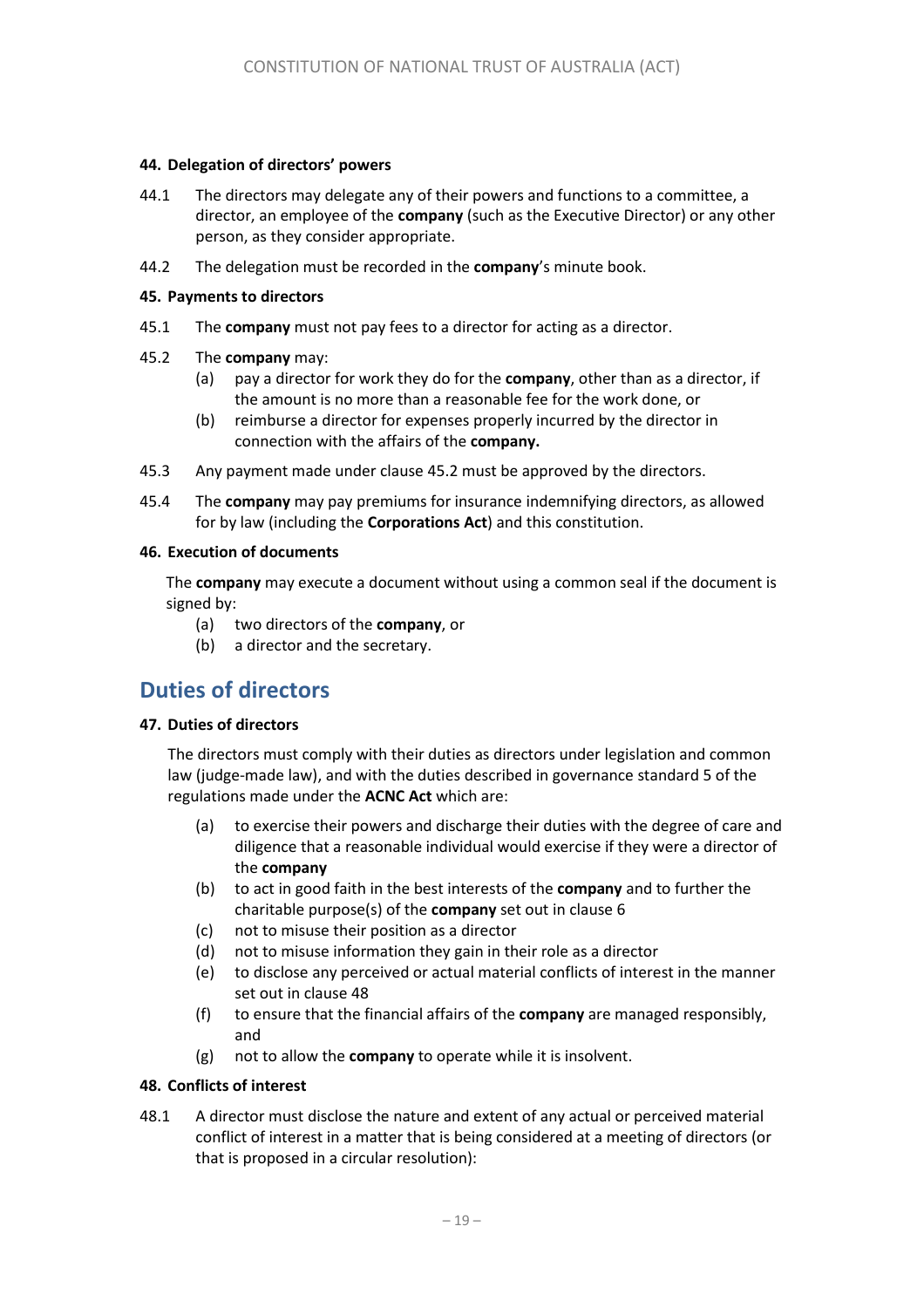- (a) to the other directors, or
- (b) if all of the directors have the same conflict of interest, to the members at the next **general meeting**, or at an earlier time if reasonable to do so.
- 48.2 The disclosure of a conflict of interest by a director must be recorded in the minutes of the meeting.
- 48.3 Each director who has a material personal interest in a matter that is being considered at a meeting of directors (or that is proposed in a circular resolution) must not, except as provided under clauses [48.4:](#page-19-0)
	- (a) be present at the meeting while the matter is being discussed, or
	- (b) vote on the matter.
- <span id="page-19-0"></span>48.4 A director may still be present and vote if:
	- (a) their interest arises because they are a member of the **company**, and the other members have the same interest
	- (b) their interest relates to an insurance contract that insures, or would insure, the director against liabilities that the director incurs as a director of the **company** (see clause [66\)](#page-24-1)
	- (c) their interest relates to a payment by the **company** under clause [65](#page-23-0) (indemnity), or any contract relating to an indemnity that is allowed under the **Corporations Act**
	- (d) the Australian Securities and Investments Commission (ASIC) makes an order allowing the director to vote on the matter, or
	- (e) the directors who do not have a material personal interest in the matter pass a resolution that:
		- (i) identifies the director, the nature and extent of the director's interest in the matter and how it relates to the affairs of the **company**, and
		- (ii) says that those directors are satisfied that the interest should not stop the director from voting or being present.

# **Directors' meetings**

#### **49. When the directors meet**

The directors may decide how often, where and when they meet, provided that a minimum of six directors' meetings are held per financial year.

#### **50. Calling directors' meetings**

- 50.1 A director may call a directors' meeting by giving reasonable notice to all of the other directors.
- 50.2 A director may give notice in writing or by any other means of communication that has previously been agreed to by all of the directors.
- 50.3 Notwithstanding clause 50.2, it is not necessary to give notice of a meeting of directors to a director who has been given a leave of absence

#### **51. Chairperson for directors' meetings**

- 51.1 The **President** is entitled to chair directors' meetings.
- 51.2 The Vice President is entitled to chair directors' meetings if: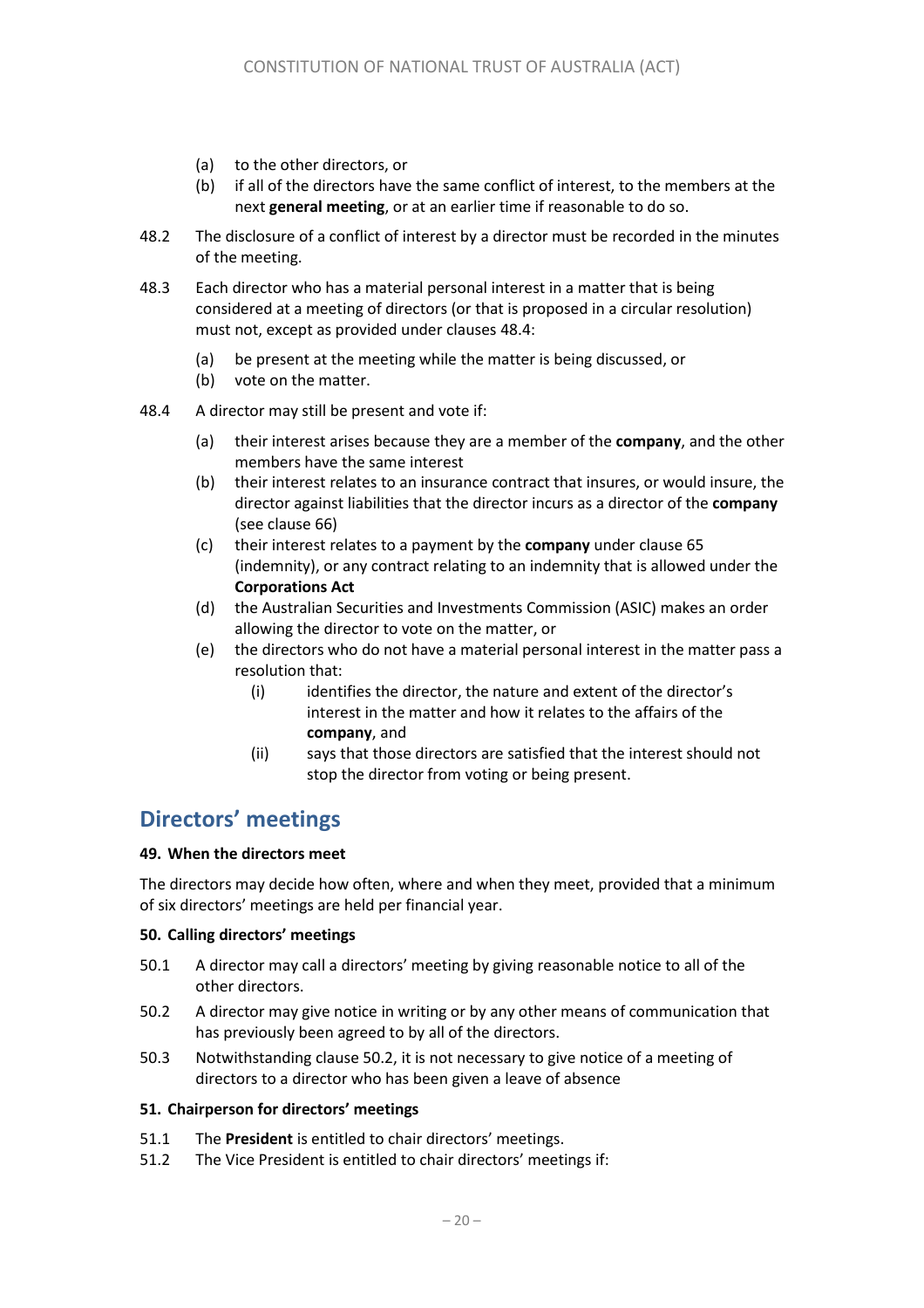- (a) There is no President
- (b) The President is not present within 30 minutes after the starting time set for the meeting, or
- (c) The President is present but does not want to act as chairperson of the meeting.
- 51.3 The directors at a directors' meeting may choose a director to be the chairperson for that meeting if:
	- (a) there is no President or Vice President;
	- (b) the President and the Vice President are not present within 30 minutes after the starting time set for the meeting, or
	- (c) the President and the Vice President are present but do not want to act as chairperson of the meeting.

#### **52. Quorum at directors' meetings**

- 52.1 Unless the directors determine otherwise, the quorum for a directors' meeting is seven directors.
- 52.2 A quorum must be present for the whole directors' meeting.

#### **53. Using technology to hold directors' meetings**

- 53.1 The directors may hold their meetings by using any technology (such as video or teleconferencing) that is agreed to by all of the directors.
- 53.2 The directors' agreement may be a standing (ongoing) one.
- 53.3 A director may only withdraw their consent within a reasonable period before the meeting.

#### **54. Passing directors' resolutions**

- 54.1 A directors' resolution must be passed by a majority of the votes cast by directors present and entitled to vote on the resolution.
- 54.2 Each director shall have one vote.

#### **55. Circular resolutions of directors**

- 55.1 The directors may pass a circular resolution without a directors' meeting being held.
- 55.2 A circular resolution is passed if all the directors entitled to vote on the resolution sign or otherwise agree to the resolution in the manner set out in clause [55.3](#page-20-0) or claus[e 55.4.](#page-20-1)
- <span id="page-20-0"></span>55.3 Each director may sign:
	- (a) a single document setting out the resolution and containing a statement that they agree to the resolution, or
	- (b) separate copies of that document, as long as the wording of the resolution is the same in each copy.
- <span id="page-20-1"></span>55.4 The **company** may send a circular resolution by email to the directors and the directors may agree to the resolution by sending a reply email to that effect, including the text of the resolution in their reply.
- 55.5 A circular resolution is passed when the last director signs or otherwise agrees to the resolution in the manner set out in clause [55.3](#page-20-0) or claus[e 55.4.](#page-20-1)

### **Committees**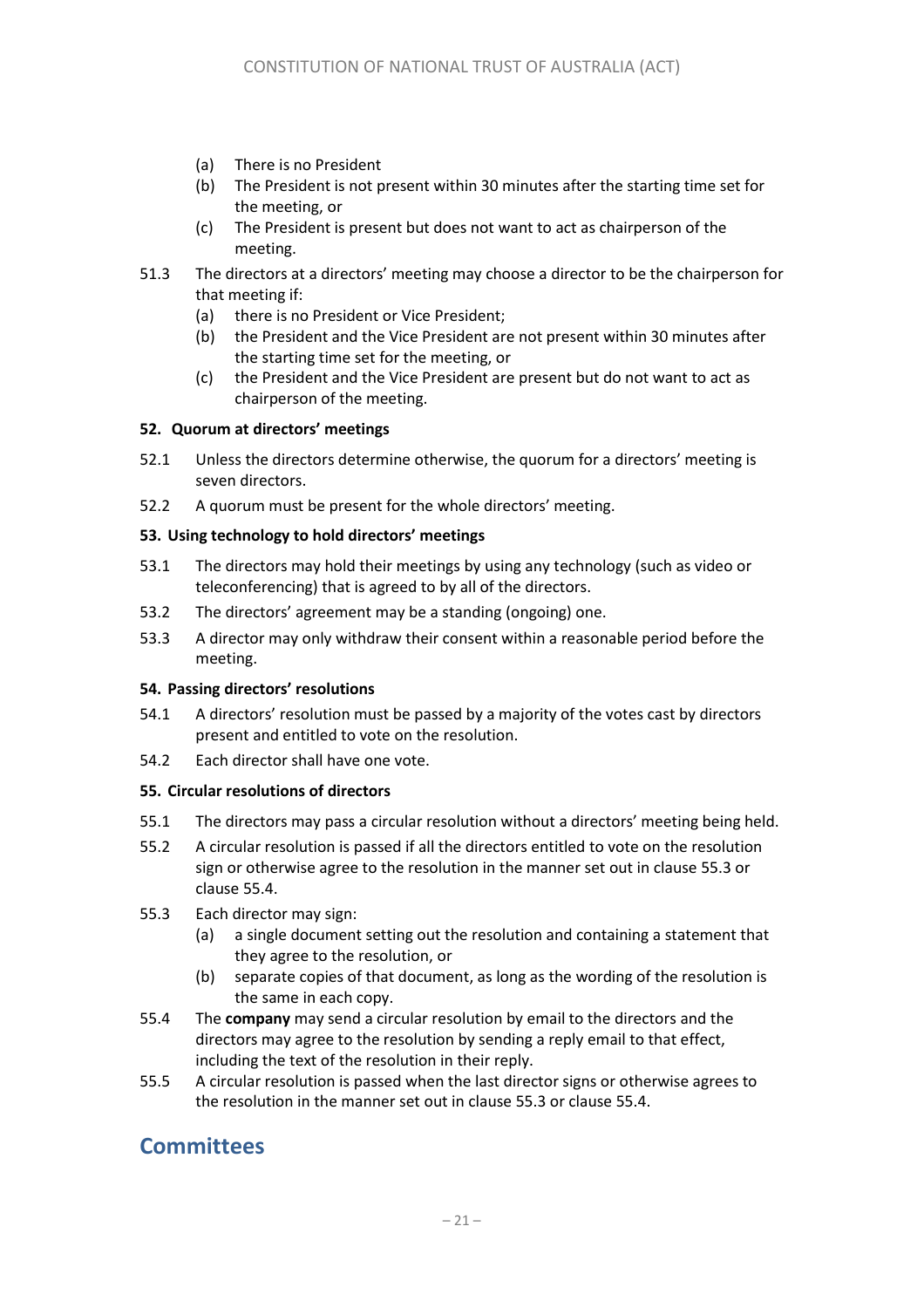- 55.6 The directors may form a Committee consisting of such members as they think fit
- 55.7 The meetings and proceedings of any Committee consisting of more than one person will be governed by the provisions for regulating the meetings and proceedings of meetings and proceedings of the directors contained in this Constitution.
- 55.8 A minute of all the proceedings and decisions of every Committee shall be made, entered and signed in the same manner in all respects as minutes of proceedings of the directors are required by the Law and this Constitution to be made entered and signed.
- 55.9 All acts done:
	- (a) At any meeting of the directors
	- (b) by a Committee, or
	- (c) by any person acting as a director

shall, even if it is discovered afterwards that there was a defect in the appointment or continuance in office of any director or person that they or any of them were disqualified or were not entitled to vote, be valid as if every such person had been duly appointed or had continued in office and was duly qualified to be a director and had been entitled to vote

### **Secretary**

#### **56. Appointment and role of secretary**

- 56.1 The **company** must have a secretary, who must also be a director.
- 56.2 A secretary must be appointed by the directors (after giving the **company** their signed consent to act as secretary of the **company**) and may be removed by the directors.
- 56.3 The directors may appoint an assistant secretary, or assistant secretaries to assist the secretary in their responsibilities. The assistant secretary must also be a director, must give the company signed consent to act as the assistant secretary, and may be removed by the directors.
- 56.4 The directors may appoint an acting secretary, to perform the role of the secretary should the secretary be unable to perform their responsibilities for any reason. The acting secretary must also be a director, must give the company signed consent to act as the acting secretary, and may be removed by the directors.
- 56.5 The role of the secretary includes:
	- (a) maintaining a register of the **company**'s members, and
	- (b) maintaining the minutes and other records of **general meeting**s (including notices of meetings), directors' meetings and circular resolutions.

### **Minutes and records**

#### **57. Minutes and records**

- <span id="page-21-0"></span>57.1 The **company** must, within one month, make and keep the following records:
	- (a) minutes of proceedings and resolutions of **general meetings**
	- (b) minutes of circular resolutions of members
	- (c) a copy of a notice of each **general meeting**, and
	- (d) a copy of a members' statement distributed to members under claus[e 30.](#page-1-5)
- <span id="page-21-1"></span>57.2 The **company** must, within one month, make and keep the following records: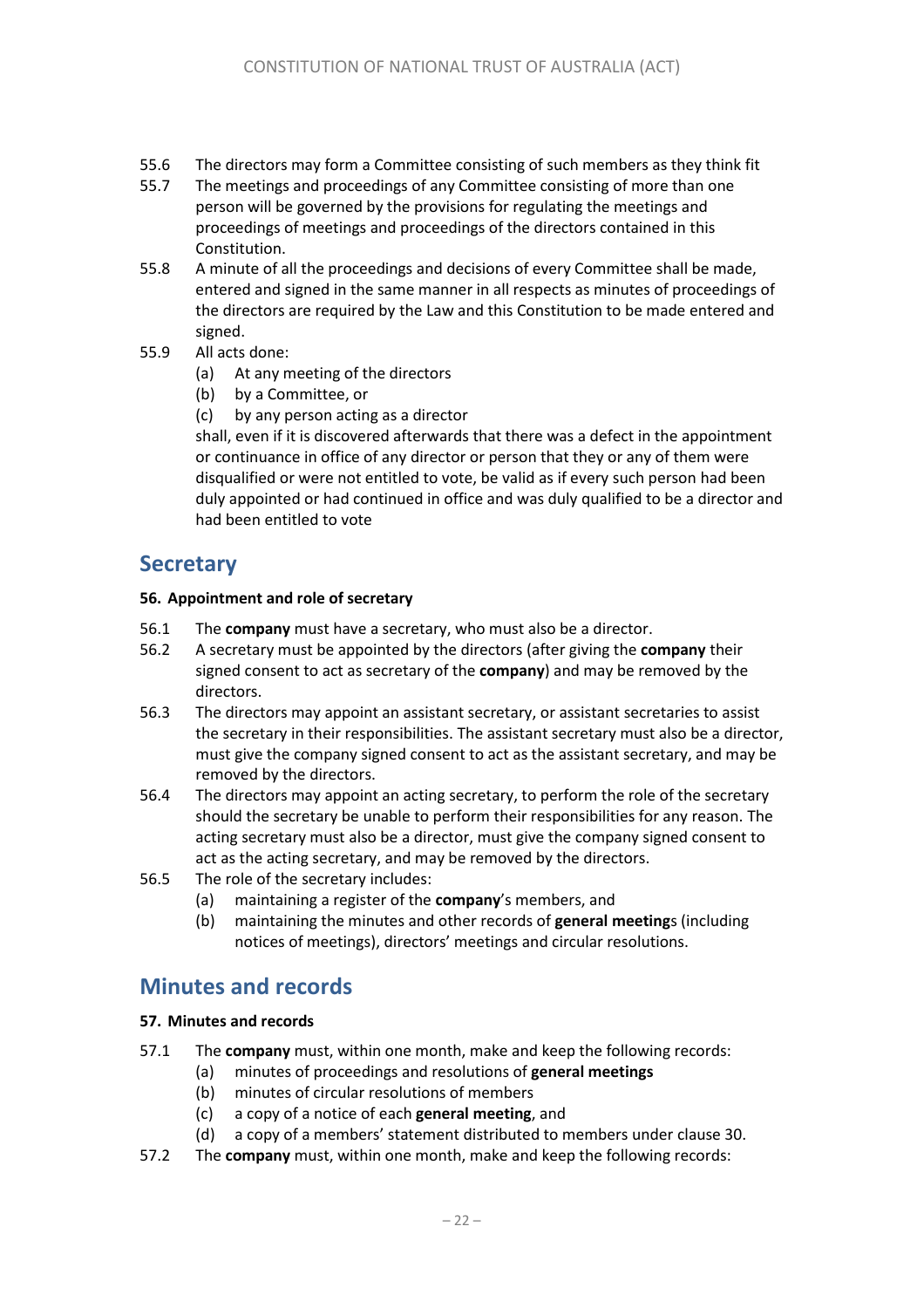- (a) all appointments of officers made by the directors
- (b) minutes of attendance, proceedings and resolutions of directors' meetings (including meetings of any committees), and
- (c) minutes of circular resolutions of directors.
- 57.3 To allow members to inspect the **company**'s records:
	- (a) the **company** must give a member access to the records set out in claus[e 57.1,](#page-21-0) and
	- (b) the directors may authorise a member to inspect other records of the **company**, including records referred to in clause [57.2](#page-21-1) and clause [58.1.](#page-22-0)
- 57.4 The directors must ensure that minutes of a **general meeting** or a directors' meeting are signed within a reasonable time after the meeting by:
	- (a) the chairperson of the meeting, or
	- (b) the chairperson of the next meeting.
- 57.5 The directors must ensure that minutes of the passing of a circular resolution (of members or directors) are signed by a director within a reasonable time after the resolution is passed.

#### **58. Financial and related records**

- <span id="page-22-0"></span>58.1 The **company** must make and keep written financial records that:
	- (a) correctly record and explain its transactions and financial position and performance, and
	- (b) enable true and fair financial statements to be prepared and to be audited.
- 58.2 The directors much cause the accounts of the company to be audited in accordance with the requirements of the Law.
- 58.3 The **company** must also keep written records that correctly record its operations.
- 58.4 The **company** must retain its records for at least 7 years.
- 58.5 The directors must take reasonable steps to ensure that the **company**'s records are kept safe.

### **By-laws**

#### **59. By-laws**

- 59.1 The directors may pass a resolution to make by-laws to give effect to this constitution.
- 59.2 Members and directors must comply with by-laws as if they were part of this constitution.

### **Notice**

#### **60. What is notice**

- 60.1 Anything written to or from the **company** under any clause in this constitution is written notice and is subject to clauses [61](#page-22-1) t[o 63,](#page-23-1) unless specified otherwise.
- 60.2 Clauses [61](#page-22-1) t[o 63](#page-23-1) do not apply to a notice of proxy under claus[e36.6.](#page-15-0)

#### <span id="page-22-1"></span>**61. Notice to the company**

Written notice or any communication under this constitution may be given to the **company,** the directors or the secretary by:

(a) delivering it to the **company**'s registered office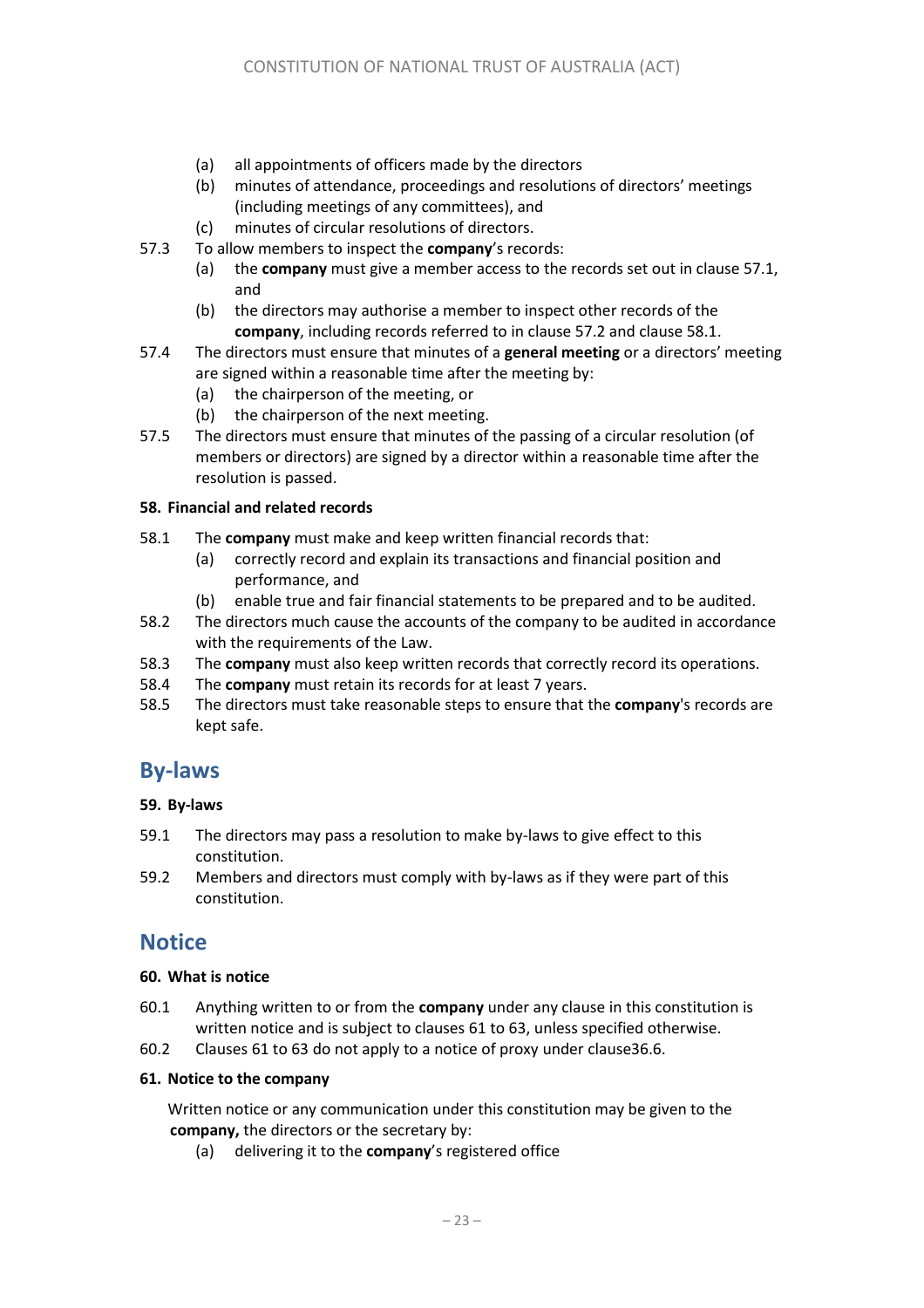- (b) posting it to the **company**'s registered office or to another address chosen by the **company** for notice to be provided
- (c) sending it to an email address or other electronic address notified by the **company** to the members as the **company**'s email address or other electronic address, or
- (d) sending it to the fax number notified by the **company** to the members as the **company**'s fax number.

#### **62. Notice to members**

- 62.1 Written notice or any communication under this constitution may be given to a member:
	- (a) in person
	- (b) by posting it to, or leaving it at the address of the member in the register of members or an alternative address (if any) nominated by the member for service of notices
	- (c) sending it to the email or other electronic address nominated by the member as an alternative address for service of notices (if any)
	- (d) sending it to the fax number nominated by the member as an alternative address for service of notices (if any), or
	- (e) if agreed to by the member, by notifying the member at an email or other electronic address nominated by the member, that the notice is available at a specified place or address (including an electronic address).
- 62.2 If the **company** does not have an address for the member, the **company** is not required to give notice in person.

#### <span id="page-23-1"></span>**63. When notice is taken to be given**

- A notice:
	- (a) delivered in person, or left at a the recipient's address, is taken to be given on the day it is delivered
	- (b) sent by post, is taken to be given on the third day after it is posted with the correct payment of postage costs
	- (c) sent by email, fax or other electronic method, is taken to be given on the business day after it is sent, and
	- (d) given under clause 62.1(e) is taken to be given on the business day after the notification that the notice is available is sent.

### **Financial year**

#### **64. Company's financial year**

The **company**'s financial year is from 1 July to 30 June, unless the directors pass a resolution to change the financial year.

### **Indemnity, insurance and access**

#### <span id="page-23-0"></span>**65. Indemnity**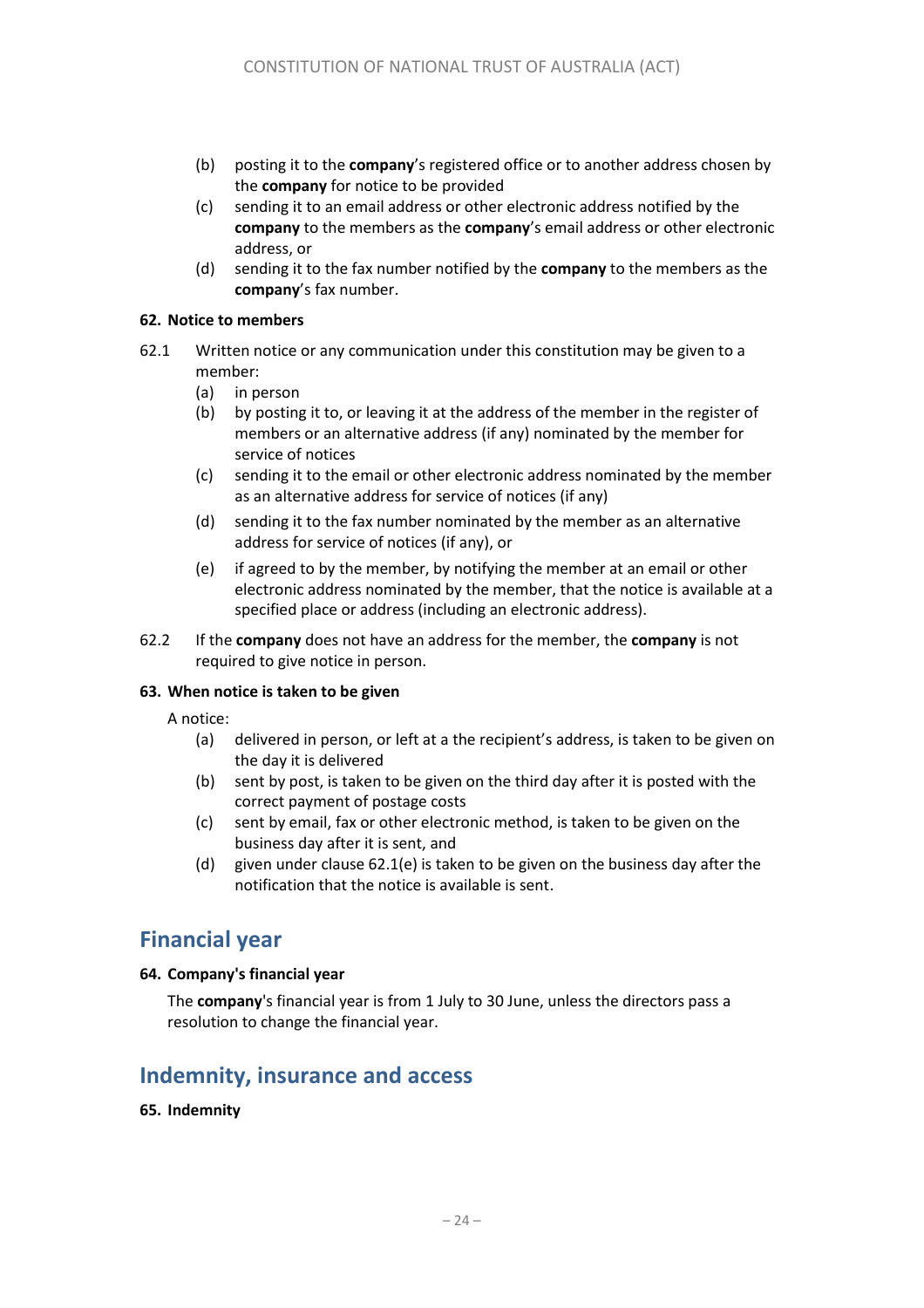- 65.1 The **company** indemnifies each officer of the **company** out of the assets of the **company**, to the relevant extent, against all losses and liabilities (including costs, expenses and charges) incurred by that person as an officer of the **company**.
- 65.2 In this clause, 'officer' means a director or secretary and includes a director or secretary after they have ceased to hold that office.
- 65.3 In this clause, 'to the relevant extent' means:
	- (a) to the extent that the **company** is not precluded by law (including the **Corporations Act**) from doing so, and
	- (b) for the amount that the officer is not otherwise entitled to be indemnified and is not actually indemnified by another person (including an insurer under an insurance policy).
- 65.4 The indemnity is a continuing obligation and is enforceable by an officer even though that person is no longer an officer of the **company**.

#### <span id="page-24-1"></span>**66. Insurance**

To the extent permitted by law (including the **Corporations Act**), and if the directors consider it appropriate, the **company** may pay or agree to pay a premium for a contract insuring a person who is or has been an officer of the **company** against any liability incurred by the person as an officer of the **company**.

#### **67. Directors' access to documents**

- 67.1 A director has a right of access to the financial records of the **company** at all reasonable times.
- 67.2 If the directors agree, the **company** must give a director or former director access to:
	- (a) certain documents, including documents provided for or available to the directors, and
	- (b) any other documents referred to in those documents.

### **Winding up**

#### **68. Surplus assets not to be distributed to members**

If the **company** is wound up, any **surplus assets** must not be distributed to a member or a former member of the **company**, unless that member or former member is a charity described in clause **Error! Reference source not found.**.

#### <span id="page-24-0"></span>**69. Distribution of surplus assets**

- 69.1 Subject to the **Corporations Act** and any other applicable Act, and any court order, any **surplus assets** (including 'gift funds' defined in clause 69.4) that remain after the **company** is wound up must be distributed to one or more charities:
	- (a) with charitable purpose(s) similar to, or inclusive of, the purpose(s) in clause 6
	- (b) which also prohibit the distribution of any surplus assets to its members to at least the same extent as the **company**, and
	- (c) that is or are deductible gift recipients within the meaning of the *Income Tax Assessment Act 1997* (Cth).
- 69.2 The decision as to the charity or charities to be given the surplus assets must be made by a **special resolution** of members at or before the time of winding up. If the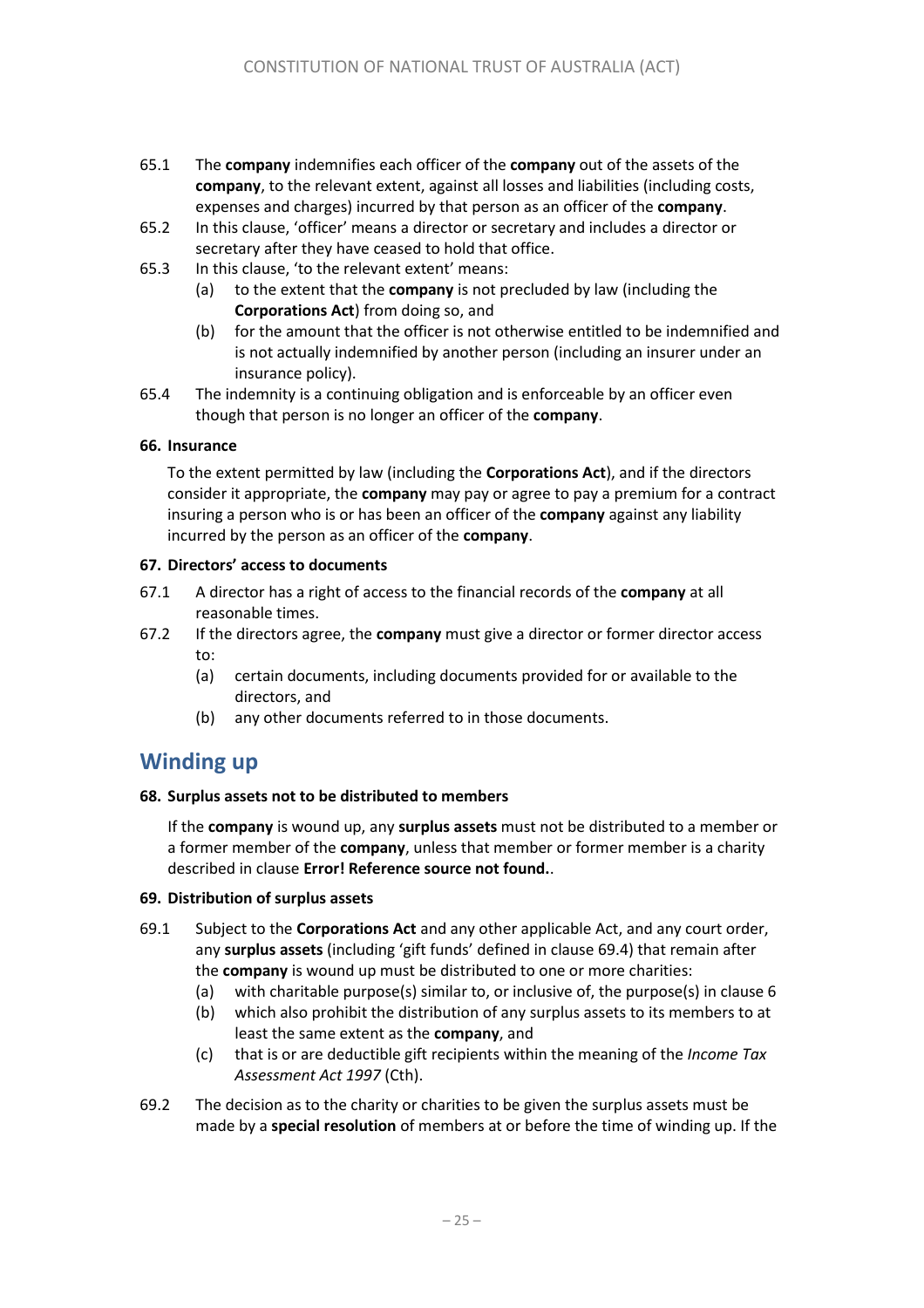members do not make this decision, the **company** may apply to the Supreme Court to make this decision.

- 69.3 If the **company**'s deductible gift recipient endorsement is revoked (whether or not the **company** is to be wound up), any surplus gift funds must be transferred to one or more charities that meet the requirements of 69.1(a), (b) and (c), as decided by the directors.
- 69.4 For the purpose of this clause:
	- (a) 'gift funds' means:
		- (i) gifts of money or property for the principal purpose of the **company** (ii) contributions made in relation to a fund-raising event held for the principal purpose of the **company**; and
		- (iii) money received by the **company** because of such gifts and contributions.
	- (b) 'contributions' and 'fund-raising event' have the same meaning as in Division 30 of the *Income Tax Assessment Act 1997* (Cth).

# **Definitions and interpretation**

#### <span id="page-25-0"></span>**70. Definitions**

In this constitution:

*ACNC Act* means the *Australian Charities and Not-for-profits Commission Act 2012*  (Cth)

*Committee means a committee of members established in accordance with clauses 55.6 to 55.9.*

*company* means the **company** referred to in clause [1](#page-3-3)

*Corporations Act* means the *Corporations Act 2001* (Cth)

*Council* means the board of directors

*Councillor* means a director of the company

*general meeting* means a meeting of members and includes the annual **general meeting**, under claus[e 20.1](#page-9-1)

*initial member* means a person who is named in the application for registration of the **company**, with their consent, as a proposed member of the **company** *member means a member of the National Trust pursuant to clause 10*

*member present* means, in connection with a **general meeting**, a **member present** in person, by representative or by proxy at the venue or venues for the meeting *National Trust* means the **company** referred to in clause 1

**Officer** means those directors elected to be an Officer pursuant to clause 40 *President and Vice President means the persons elected to those offices pursuant to clause 40*

*registered charity* means a charity that is registered under the **ACNC Act** *Secretary* means the person elected as the Secretary of the National Trust and includes any assistant or acting secretary

*special resolution* means a resolution:

- i. of which notice has been given under clause [21.5\(c\),](#page-10-2) and
- ii. that has been passed by at least 75% of the votes cast by **members present** and entitled to vote on the resolution, and